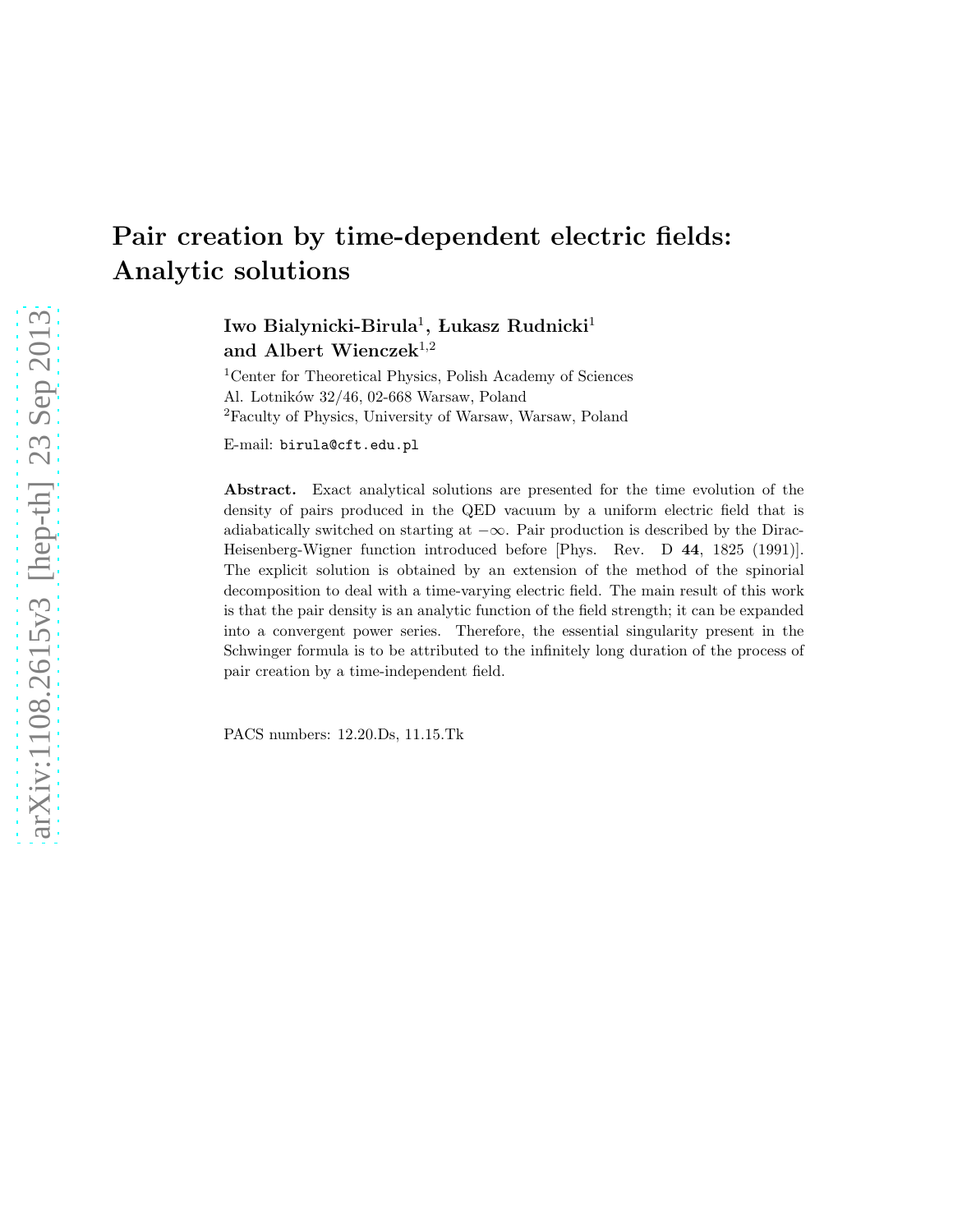#### 1. Introduction

The process of pair creation by the time independent and uniform electric field as described in our previous publication [\[1\]](#page-20-0) suffers from a serious drawback. The instantaneous switching on of the field leads to unphysical transient effects clearly seen in Fig. 1 of [\[1\]](#page-20-0). In the present paper we solve analytically the problem of pair production by a uniform electric field that is switched on adiabatically.

To explain what this means in physical terms, let us consider a large (boundary conditions are disregarded) capacitor charged so that the electric field is  $E$ . We shall compare two cases. In the first case, the electric field is primordial, it existed always. In the second case, the capacitor has been continuously charged until at  $t = 0$  the field reached the desired value  $\boldsymbol{E}$ . The creation of pairs in the first case, i.e. for the timeindependent electric field, was calculated by Schwinger [\[2\]](#page-20-1) whose analytical formula has a characteristic essential singularity as a function of the field strength  $\mathcal{E}$ .

Consider now the observer who at time  $t = 0$  can measure the strength of the electric field and the number of pairs but does not have information about the past history. This observer can plot the number of pairs as a function of the field strength and find out whether this dependence shows the singular behavior characteristic for the Schwinger solution. We show with the help of exact analytic solutions that the singularity will not be found if the field has been turned on adiabatically. In this case the Schwinger singularity is not present. The formulas that describe the total pair production for an adiabatically switched field are analytic in the field strength—they can be expanded in the field strength into a convergent power series—for every finite value of the parameter b, that sets the time scale of the charging process. The Schwinger singularity in the field strength appears now as a singularity in  $b$ . Thus, the essential singularity found by Schwinger is to be attributed entirely to rather unphysical assumptions that the field has infinite duration or that it has been suddenly switched on.

The production of pairs by an adiabatic perturbation may seem impossible since there is an energy gap of  $2mc^2$  between the vacuum state and the state with one pair. Therefore, it would seem that under an adiabatic perturbation the vacuum will not change. However, these doubts should disappear when one realizes that pair production by a constant electric field is due to tunneling. Arbitrarily weak electric field can produce an arbitrarily large difference in potential energy for a sufficiently large separation. When this difference in potential energy exceeds the value  $2mc^2$ , pairs are created.

The problem of pair production will be formulated in terms of a field-theoretic generalization of the standard, nonrelativistic, Wigner function. This generalization was introduced in [\[3\]](#page-20-2) and called the Dirac-Heisenberg-Wigner (DHW) function. This formulation was further developed in  $[4]-[12]$  $[4]-[12]$ . It allows for a description of pair creation as a time evolution of the vacuum state. The advantage of using the DHW function is its applicability to the expectation values of field operators and not only to the one-particle wave functions that are solutions of the Dirac equation. However, the analytic solutions of the one-particle Dirac equation are still very useful. The method of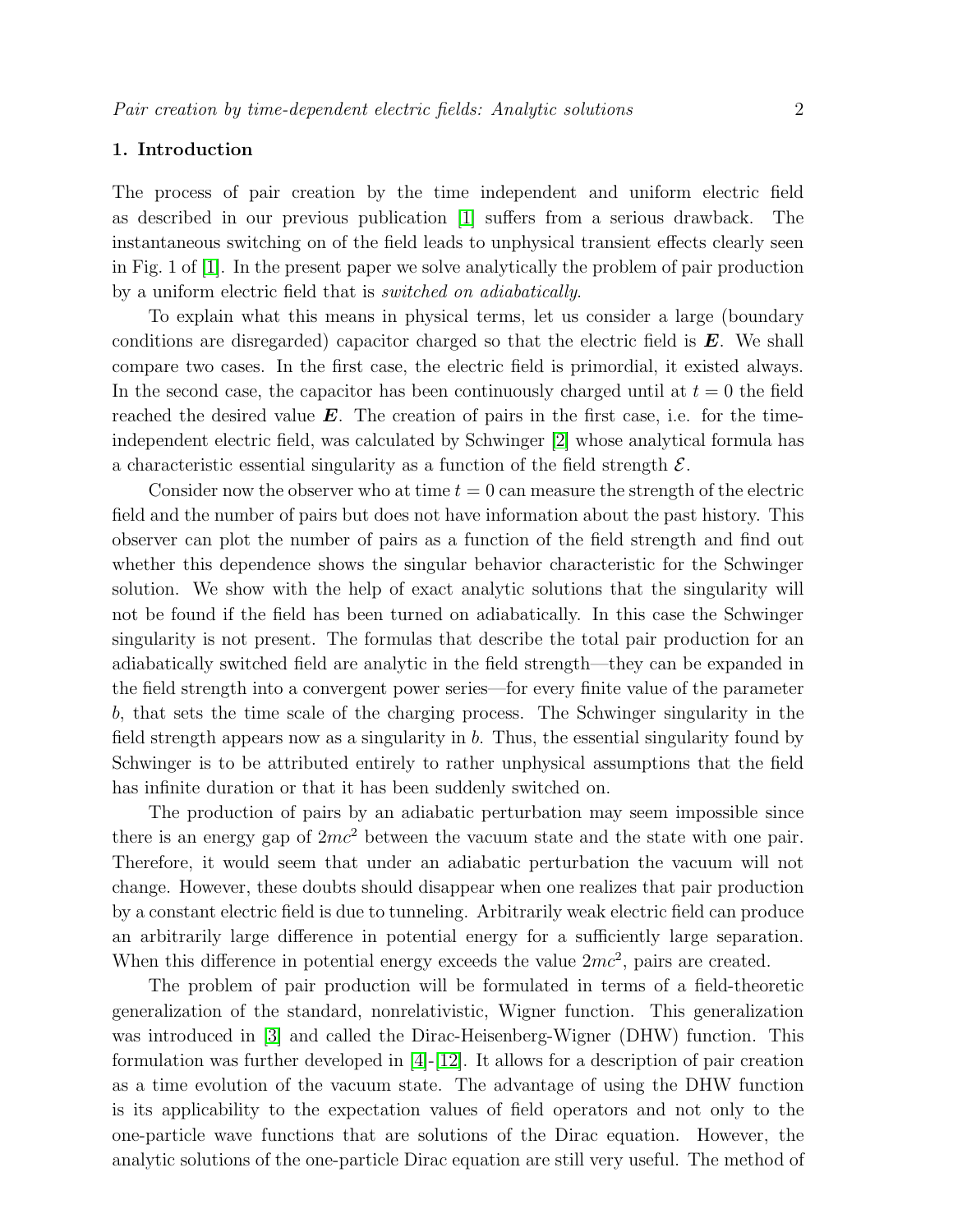spinorial decomposition introduced in [\[1\]](#page-20-0) enables one to construct from these solutions the components of the DHW function. We shall describe two exactly soluble examples.

In the first example the field is switched on at a constant rate  $b$ —the time dependence is governed by a simple exponential. In the second example the field is switched on at a decreasing rate—the time dependence is governed by the hyperbolic secant squared. In both cases the signature of the emerging Schwinger singularity is the shrinking of the radius of convergence to zero when  $b$  tends to zero. We also show that in the first case the power expansion of the exact solution coincides with the straightforward perturbation theory.

The evolution equation for the DHW function has many solutions, most of them do not represent physical states. The DHW function shares this property with the standard Wigner function in nonrelativistic quantum mechanics—not every function over the phase-space is a Wigner function. For example, the Wigner function cannot be concentrated too much in position and momentum since this would contradict the uncertainty relations. There is, however, a class of problems for which one can be sure that the Wigner function represents a physically admissible state. These are the problems of time evolution with the initial value being a genuine Wigner function. The DHW function that is the solution of the evolution equation will correspond to a physical state—the one that evolved from the initial state according to the Schrödinger equation. This is precisely the method that is used in this work. To describe the time evolution under the influence of adiabatically switched on fields we shall always start with the easily computable exact DHW function—the one that describes the free vacuum state.

In nonrelativistic quantum mechanics the Wigner function is defined as a Fourier integral of a product of wave functions and in many cases this integral can be explicitly evaluated. In contrast, the calculation of the DHW function in quantum field theory requires the summation of contributions from an infinite number of states of virtual particles in the vacuum. The only case where this can be easily done is the vacuum state of the free field. For that reason in our analysis of the time evolution we shall choose the DHW function of the vacuum as the initial value.

In general, the evolution equations for the components of the DHW function, even in the approximation where all radiative corrections are neglected, form a set of 16 integro-differential equations and their analytic solution is a hopeless task. However, in the case of a spatially uniform electromagnetic field the evolution equations become tractable since they reduce to linear partial differential equations. These equations allow for the application of the method of characteristics leading to ordinary differential equations. In turn, these ordinary differential equations in certain cases can be solved analytically by spinorial decomposition introduced in Ref. [\[1\]](#page-20-0).

In the present paper we construct a complete set of solutions of the evolution equations for the DHW function describing the evolution of the vacuum in the presence of a uniform but time-dependent electric field. With the use of these solutions we find the evolution when the initial state is the free-field vacuum. Our exact solutions clarify the mechanism responsible for pair production and may explain some details of the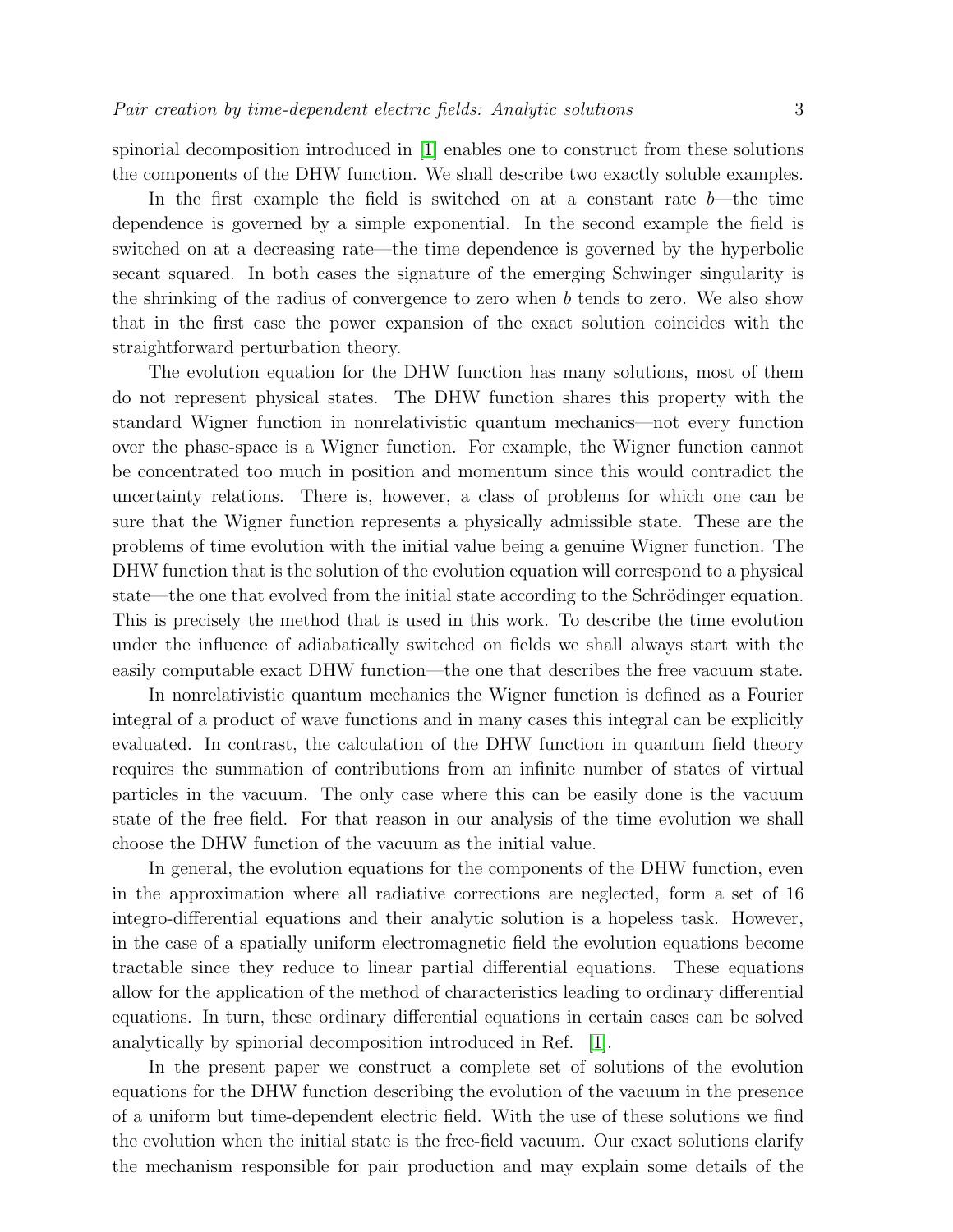vacuum decay studied recently in the semiclassical approximation [\[13\]](#page-20-5)-[\[15\]](#page-20-6).

In Sec. [2](#page-3-0) we recall basic definitions and we derive a simplified form of the evolution equations best suited for our analysis. In Sec. [3](#page-6-0) we exhibit the underlying  $O(3)$  symmetry that enables us to express the solutions of the evolution equations in terms of spinors. The method of spinorial decomposition is extended in this section to cover a timedependent field. In Sec. [4,](#page-7-0) using this method, we find an analytic solution of the spinorial equations when the electric field is turned on exponentially. In Sec. [5](#page-8-0) we use this solution to determine the time evolution of the vacuum. In Sec. [6](#page-12-0) we show the the consecutive approximations to the analytic solution can also be obtained by perturbation theory. In Sec. [7](#page-13-0) we construct the analytic solution from the solutions of the Dirac equation found by Sauter [\[16\]](#page-20-7). Finally, in Sec. [8](#page-14-0) we compare the time evolution of the QED vacuum in both cases underscoring the main features.

# <span id="page-3-0"></span>2. Evolution of the DHW function in a time-varying electric field

The DHW function (which in fact is a  $4 \times 4$  hermitian matrix) is defined as follows [\[3\]](#page-20-2):

$$
W_{\alpha\beta}(\boldsymbol{r},\boldsymbol{p},t) = -\frac{1}{2} \int d^3\eta \, \mathrm{e}^{-\mathrm{i}(\boldsymbol{p}\cdot\boldsymbol{\eta}/\hbar+\varphi)} \left\langle \Phi \left| \left[ \hat{\Psi}_{\alpha} \left( \boldsymbol{r}+\boldsymbol{\eta}/2,t \right), \hat{\Psi}_{\beta}^{\dagger} \left( \boldsymbol{r}-\boldsymbol{\eta}/2,t \right) \right] \right| \Phi \right\rangle, \tag{1}
$$

where the square bracket denotes the commutator of the quantized Dirac field operator  $\hat{\Psi}$  with its hermitian conjugate and the phase  $\varphi$  is the line integral of the vector potential

<span id="page-3-1"></span>
$$
\varphi = \frac{e}{\hbar} \int_{-1/2}^{1/2} d\lambda \, \boldsymbol{\eta} \cdot \boldsymbol{A} \left( \boldsymbol{r} + \lambda \boldsymbol{\eta}, t \right). \tag{2}
$$

The physical meaning of this phase factor is best seen by rewriting Eq. [\(1\)](#page-3-1) with the use of the gauge covariant shift operator

$$
W_{\alpha\beta}(\boldsymbol{r},\boldsymbol{p},t) = -\frac{1}{2} \int d^3\eta \, e^{-i\boldsymbol{p}\cdot\boldsymbol{\eta}/\hbar} \left\langle \Phi \left| \left[ e^{\boldsymbol{\eta}/2\cdot\boldsymbol{D}} \hat{\Psi}_{\alpha}\left(\boldsymbol{r},t\right), e^{-\boldsymbol{\eta}/2\cdot\boldsymbol{D}} \hat{\Psi}_{\beta}^{\dagger}\left(\boldsymbol{r},t\right) \right] \right| \Phi \right\rangle, \tag{3}
$$

where  $\mathbf{D} = \nabla - ie/\hbar \mathbf{A}(\mathbf{r}, t)$ . The equivalence of this form of W and the previous one follows from the relations

<span id="page-3-3"></span><span id="page-3-2"></span>
$$
e^{\pm \eta/2 \cdot D} = \exp \left[ -i \frac{e}{\hbar} \int_0^{1/2} d\lambda \, \eta \cdot \mathbf{A} \left( \mathbf{r} \pm \lambda \eta, t \right) \right] e^{\pm \eta/2 \cdot \nabla} . \tag{4}
$$

The phase factor has been introduced in [\[3\]](#page-20-2) to secure gauge invariance of the DHW function. That is why only the electromagnetic fields and not the potentials appear in the evolution equations. This also means that the argument  $p$  of the DHW function is the kinetic not the canonical momentum.

The most general DHW function has 16 real components. The  $4 \times 4$  matrix  $W_{\alpha\beta}$ can be decomposed into 16 matrices [\[3\]](#page-20-2). We found it convenient to use the matrices introduced originally by Dirac [\[17\]](#page-20-8),

$$
\boldsymbol{W}(\boldsymbol{r},\boldsymbol{p},t)=\frac{1}{4}[f_0+\sum_{i=1}^3\rho_if_i+\boldsymbol{\sigma}\cdot\boldsymbol{g}_0+\sum_{i=1}^3\rho_i\boldsymbol{\sigma}\cdot\boldsymbol{g}_i].
$$
\n(5)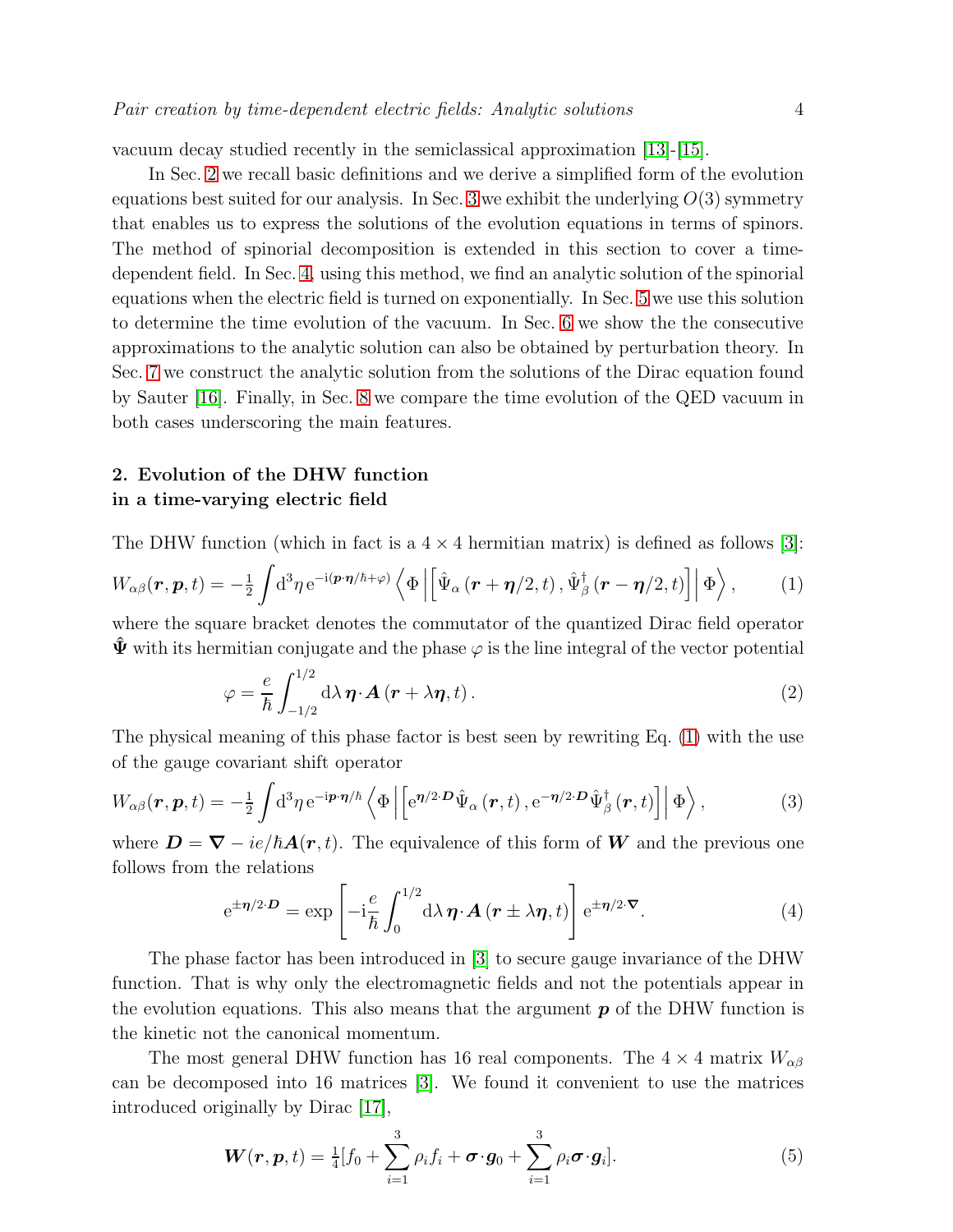In the special case when the initial state is the vacuum state and the applied electric field is spatially uniform, only the following quantities do not vanish: the mass density  $f_3(\mathbf{r}, \mathbf{p}, t)$ , the spin density  $g_0(\mathbf{r}, \mathbf{p}, t)$ , the electric current density  $g_1(\mathbf{r}, \mathbf{p}, t)$ , and the magnetic moment density  $g_2(r, p, t)$ . Moreover, as shown in [\[1,](#page-20-0) [3\]](#page-20-2), only three independent coefficients  $(w_1, w_2, w_3)$  are needed to express all these quantities, namely

<span id="page-4-2"></span>
$$
-\frac{1}{2}\begin{bmatrix} f_3 \\ g_0 \\ g_1 \\ g_2 \end{bmatrix} = \frac{w_1}{E_\perp} \begin{bmatrix} mc^2 \\ 0 \\ cp_\perp \\ 0 \end{bmatrix} + \frac{w_2}{E_\perp} \begin{bmatrix} 0 \\ cp_\perp \times n \\ 0 \\ mc^2 n \end{bmatrix} + w_3 \begin{bmatrix} 0 \\ 0 \\ n \\ 0 \end{bmatrix},
$$
(6)

where  $n$  is the unit vector in the direction of the electric field,  $p_{\perp}$  is the component of  $p$ perpendicular to the field, and  $E_{\perp}$  is the transverse energy,  $E_{\perp} = \sqrt{m^2c^4 + c^2p_{\perp}^2}$ . The factor -1/2 has been introduced to have the vector  $(w_1, w_2, w_3)$  normalized to 1.

The evolution equations for the three coefficients were derived in [\[1\]](#page-20-0) and they are:

<span id="page-4-1"></span>
$$
(\partial_{\tau} + \mathcal{E}(\tau)\partial_q) \begin{bmatrix} w_1 \\ w_2 \\ w_3 \end{bmatrix} = 2 \begin{bmatrix} 0 & q & 0 \\ -q & 0 & 1 \\ 0 & -1 & 0 \end{bmatrix} \begin{bmatrix} w_1 \\ w_2 \\ w_3 \end{bmatrix}.
$$
 (7)

These equations differ from Eqs. (11) of Ref. [\[1\]](#page-20-0) only by the time-dependence of the electric field. We introduced here the dimensionless variables, namely

$$
\tau = \frac{E_{\perp}t}{\hbar}, \quad q = \frac{cp_{\parallel}}{E_{\perp}}, \quad \mathcal{E}(\tau) = \frac{e\hbar cE(\tau)}{E_{\perp}^2},\tag{8}
$$

where  $p_{\parallel}$  is the component of **p** in the direction of the electric field.

We shall expose the group-theoretic content of the evolution equations for the vector  $\mathbf{w}(q, \tau)$  by writing them with the use of the spin-one matrices S in the Cartesian basis,

<span id="page-4-0"></span>
$$
(\partial_{\tau} + \mathcal{E}(\tau)\partial_q) \mathbf{w}(q, \tau) = 2i \mathbf{S} \cdot \mathcal{H}(q) \mathbf{w}(q, \tau), \tag{9}
$$

where

$$
\mathcal{H}(q) = (1, 0, q), \quad \mathbf{S} \cdot \mathcal{H}(q) = -i \begin{bmatrix} 0 & q & 0 \\ -q & 0 & 1 \\ 0 & -1 & 0 \end{bmatrix}.
$$
 (10)

In this way we may interpret the evolution as a rotation in the three-dimensional vector space  $|18|$ .

In order to convert partial differential equations into ordinary differential equations we use an extension of the method of characteristics to systems of equations. However, this time the conversion goes in opposite direction as compared to our previous work. Namely, we shall eliminate the derivative with respect to  $q$ , not the time derivative. This is achieved by replacing the vector  $\mathbf{w}(q, \tau)$  by a new vector  $\mathbf{\mathcal{X}}(q, \tau)$  with the momentum variable q displaced by the vector potential  $\mathcal{A}(\tau) = e\hbar c A(\tau)/E_{\perp}^2$ ,

$$
q \mapsto q + \mathcal{A}(\tau), \quad \mathcal{A}(\tau) = -\int_{\tau_0}^{\tau} d\tau' \mathcal{E}(\tau'). \tag{11}
$$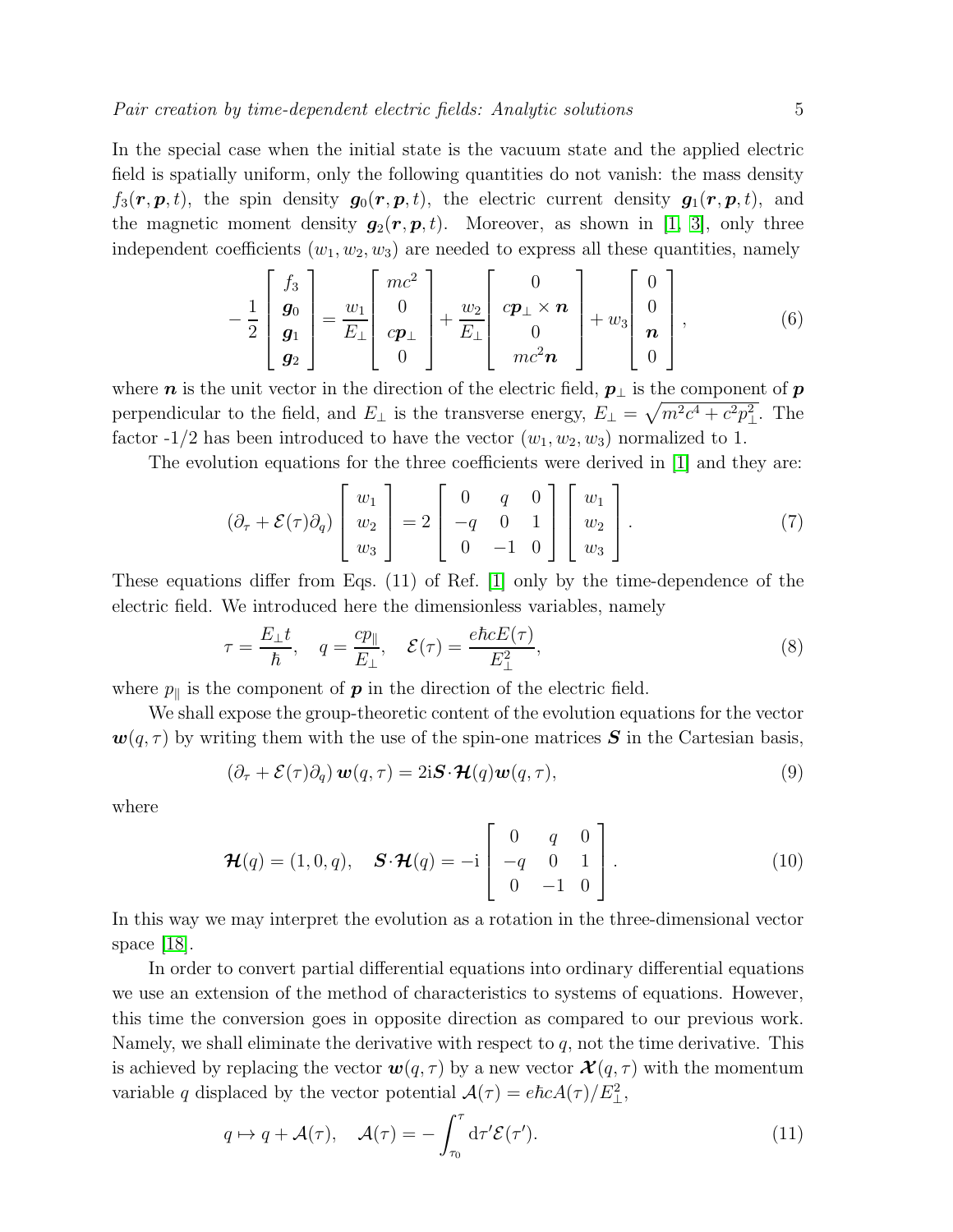Pair creation by time-dependent electric fields: Analytic solutions 6

Formally, this is accomplished by the following substitution:

<span id="page-5-2"></span>
$$
\mathbf{w}(q,\tau) = \exp\left[\mathcal{A}(\tau)\partial_q\right]\mathcal{X}(q,\tau). \tag{12}
$$

When this expression is inserted into Eqs. [\(9\)](#page-4-0) we find that the components of this new vector satisfy ordinary differential equations with  $q$  playing the role of a fixed parameter,

<span id="page-5-0"></span>
$$
\frac{\mathrm{d}\mathcal{X}(q,\tau)}{\mathrm{d}\tau} = 2\mathrm{i}\mathbf{S}\cdot\mathcal{H}(q-\mathcal{A}(\tau))\mathcal{X}(q,\tau). \tag{13}
$$

This equation was obtained with the use of the relation

$$
\exp\left[-\mathcal{A}(\tau)\partial_q\right]\mathcal{H}(q)\exp\left[\mathcal{A}(\tau)\partial_q\right]=\mathcal{H}(q-\mathcal{A}(\tau)).\tag{14}
$$

The solution of the initial value problem will proceed by construction of the fundamental matrix  $\mathcal{F}(q, \tau)$  for the set of equations [\(13\)](#page-5-0). This matrix is built (cf., for example, [\[19\]](#page-20-10)) from a set of three linearly independent solutions  $(\mathcal{X}_1(q,\tau), \mathcal{X}_2(q,\tau), \mathcal{X}_3(q,\tau))$  of Eqs. [\(13\)](#page-5-0),

$$
\hat{\mathcal{F}}(q,\tau) = \begin{bmatrix} \mathcal{X}_1^1 & \mathcal{X}_2^1 & \mathcal{X}_3^1 \\ \mathcal{X}_1^2 & \mathcal{X}_2^2 & \mathcal{X}_3^2 \\ \mathcal{X}_1^3 & \mathcal{X}_2^3 & \mathcal{X}_3^3 \end{bmatrix} .
$$
\n(15)

The fundamental matrix normalized to the unit matrix at  $\tau_0$  is

<span id="page-5-3"></span>
$$
\hat{\mathcal{F}}_N(q,\tau,\tau_0) = \hat{\mathcal{F}}(q,\tau)\hat{\mathcal{F}}^{-1}(q,\tau_0). \tag{16}
$$

The solution of the initial value problem for the vector  $\mathcal X$  with an arbitrary initial condition  $\mathcal{X}(q, \tau_0)$  set at  $\tau = \tau_0$  is therefore

<span id="page-5-1"></span>
$$
\mathcal{X}(q,\tau) = \hat{\mathcal{F}}_N(q,\tau,\tau_0)\mathcal{X}(q,\tau_0).
$$
\n(17)

Our aim is to find the time evolution of the vacuum state. The DHW function for this state is built from the following set of  $w_i$  functions [\[3\]](#page-20-2):

<span id="page-5-6"></span>
$$
w_1(\boldsymbol{p}) = \frac{E_{\perp}}{E_p}, \quad w_2(\boldsymbol{p}) = 0, \quad w_3(\boldsymbol{p}) = \frac{c\boldsymbol{p} \cdot \boldsymbol{n}}{E_p}, \tag{18}
$$

where  $E_p = \sqrt{m^2c^4 + c^2p^2}$  is the total energy. Thus, in our dimensionless units the vector describing the vacuum has the form:

<span id="page-5-5"></span>
$$
\mathbf{V}(q) = \frac{1}{E_q}(1, 0, q),\tag{19}
$$

where  $E_q = \sqrt{1 + q^2}$  represents the dimensionless total energy. Choosing  $\mathcal{X}(q, \tau_0) =$  $V(q)$  as the initial state we obtain the time evolved DHW function by inserting the formula  $(17)$  into Eq.  $(12)$ 

<span id="page-5-4"></span>
$$
\mathbf{w}(q,\tau) = \hat{\mathcal{F}}_N(q + \mathcal{A}(\tau), \tau, \tau_0) \mathbf{V}(q + \mathcal{A}(\tau)). \tag{20}
$$

All we need now to solve the initial value problem is the fundamental matrix. In the next section we show how to construct this matrix using the method of spinorial decomposition.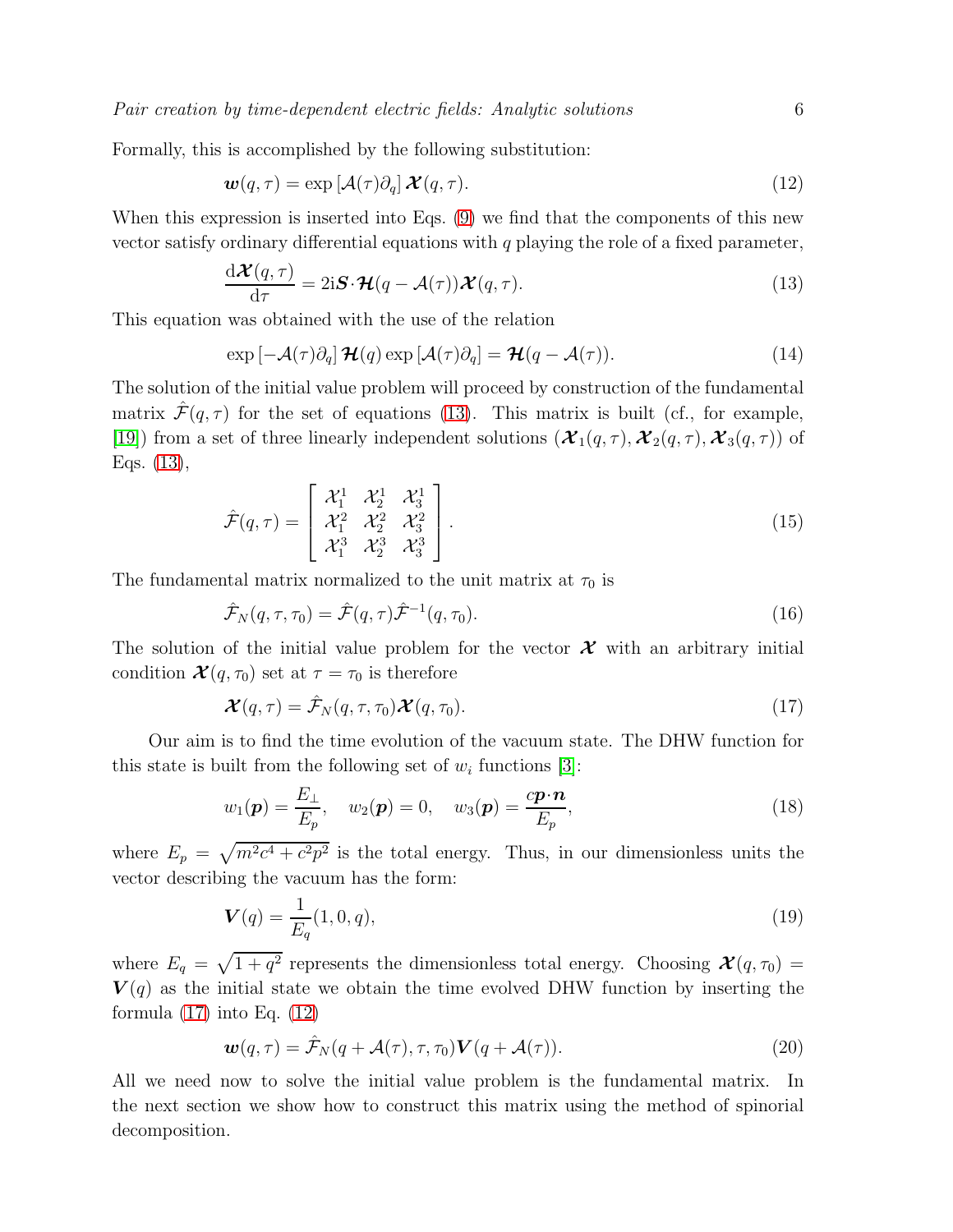#### <span id="page-6-0"></span>3. Spinorial decomposition

The set of three differential equations leads to third order equations for each component studied in Ref.  $[6]$ . As we have shown in  $[1]$ , one may replace third order equations with second order equations by employing the method of spinorial decomposition that exploits the  $O(3)$  group symmetry. We shall extend this method here to cover the case of the time-varying field. To this end, we introduce the following representation for the components of the vector  $\mathcal X$  in terms of a two-component spinor  $\Psi$  and the Pauli matrices,

$$
\mathcal{X}^1 = \Psi^\dagger \sigma_x \Psi, \quad \mathcal{X}^2 = \Psi^\dagger \sigma_y \Psi, \quad \mathcal{X}^3 = \Psi^\dagger \sigma_z \Psi.
$$
 (21)

One may check by inspection that the evolution equations [\(13\)](#page-5-0) for the vector  $\mathcal X$  follow from the evolution equations for the spinor  $\Psi$  and its conjugate,

$$
\frac{\mathrm{d}\Psi(q,\tau)}{\mathrm{d}\tau} = \mathrm{i}\boldsymbol{\sigma}\cdot\boldsymbol{\mathcal{H}}(q-\mathcal{A}(\tau))\Psi(q,\tau),\tag{22a}
$$

$$
\frac{\mathrm{d}\Psi^{\dagger}(q,\tau)}{\mathrm{d}\tau} = -\mathrm{i}\Psi^{\dagger}(q,\tau)\boldsymbol{\sigma}\cdot\boldsymbol{\mathcal{H}}(q-\mathcal{A}(\tau)).\tag{22b}
$$

These two coupled equations

$$
\frac{\mathrm{d}\psi_{-}(q,\tau)}{\mathrm{d}\tau} = \mathrm{i}(q - \mathcal{A}(\tau))\psi_{-}(q,\tau) + \mathrm{i}\psi_{+}(q,\tau),\tag{23a}
$$

$$
\frac{\mathrm{d}\psi_+(q,\tau)}{\mathrm{d}\tau} = -\mathrm{i}(q-\mathcal{A}(\tau))\psi_+(q,\tau) + \mathrm{i}\psi_-(q,\tau) \tag{23b}
$$

can be transformed to the following two separate second order equations for the upper  $\psi_-\$  and lower  $\psi_+\$  components of the spinor,

<span id="page-6-1"></span>
$$
\left[\frac{\mathrm{d}^2}{\mathrm{d}\tau^2} + 1 + (q - \mathcal{A}(\tau))^2 \mp i\mathcal{E}(\tau)\right] \psi_{\mp}(q, \tau) = 0.
$$
 (24)

These equations coincide with the second order equations obtained from the Dirac equation in the time-dependent potential  $\mathcal{A}(\tau)$  along the z axis after the separation of the spatial variables through the following substitution

$$
\psi(\mathbf{r},t) = \exp(i\mathbf{p}\cdot\mathbf{r})\psi(t). \tag{25}
$$

Therefore, known analytic solutions of the reduced Dirac equation [\(24\)](#page-6-1) will lead to analytic solutions for the Wigner function. Linearly independent solutions of Eqs. [\(24\)](#page-6-1) serve as building blocks in the construction of the spinors from which we shall construct the fundamental matrix [\(16\)](#page-5-3). The most convenient choice of two spinorial solutions is when they are orthonormal. Let us suppose that we found one solution  $\Psi_1(q, \tau)$  of Eqs.  $(22a-b)$ ,

<span id="page-6-2"></span>
$$
\Psi_1(q,\tau) = \begin{pmatrix} f \\ -g \end{pmatrix} . \tag{26}
$$

The minus sign in the lower component is chosen for future convenience. Then, the second solution of Eqs.  $(22a-b)$  can always be chosen in the form

<span id="page-6-3"></span>
$$
\Psi_2(q,\tau) = \begin{pmatrix} g^* \\ f^* \end{pmatrix} . \tag{27}
$$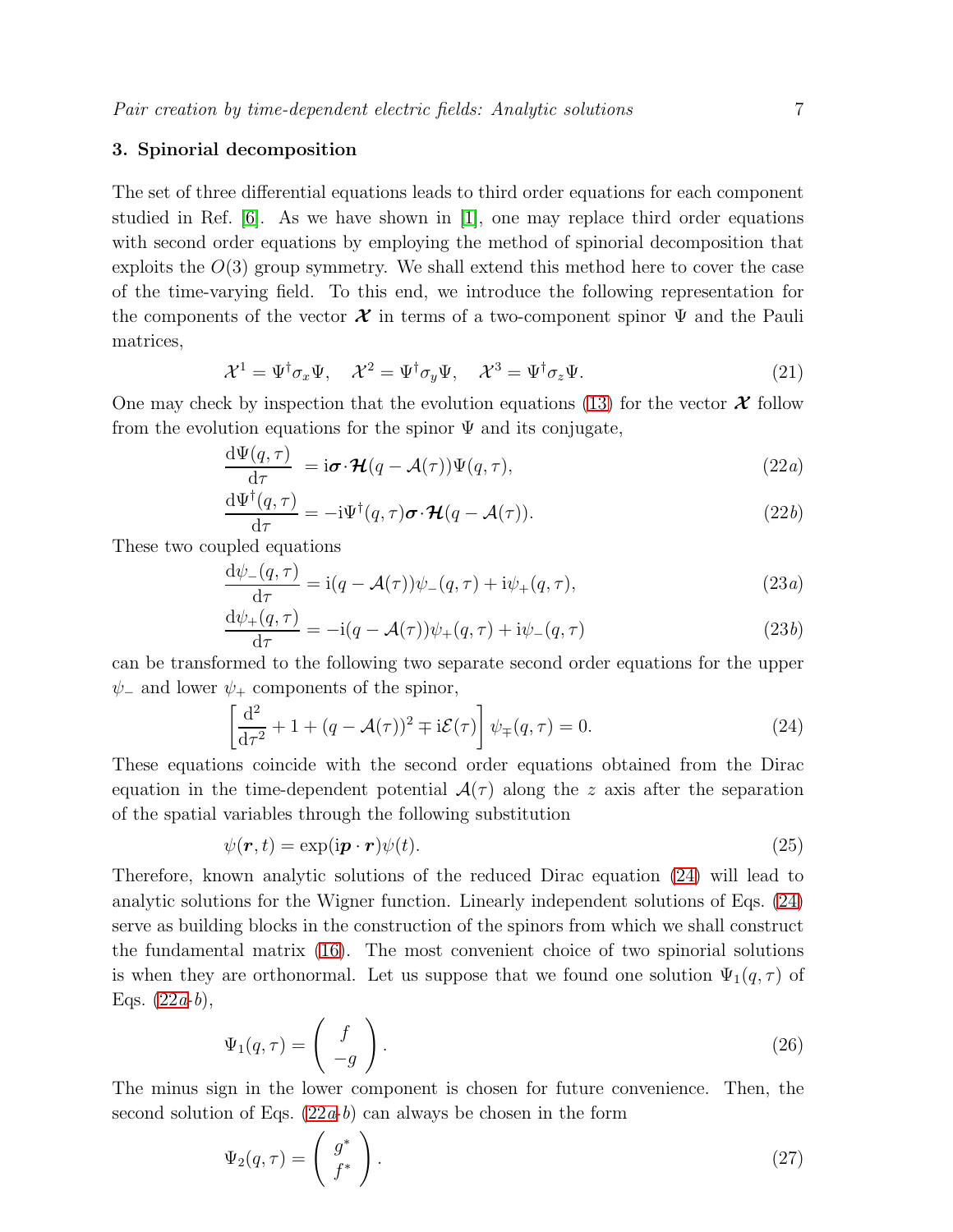It is automatically orthogonal to the first solution and it is normalized if the first solution was normalized.

The following formulas, introduced in [\[1\]](#page-20-0), show how to produce three orthonormal vectors  $\mathcal{X}_k$  from two orthonormal spinors  $\Psi_1$  and  $\Psi_2$ :

<span id="page-7-1"></span>
$$
\mathcal{X}_1 = -\frac{1}{2} \left( \Psi_1^{\dagger} \boldsymbol{\sigma} \Psi_2 + \Psi_2^{\dagger} \boldsymbol{\sigma} \Psi_1 \right), \qquad (28a)
$$

$$
\boldsymbol{\mathcal{X}}_2 = -\frac{1}{2} \left( -\mathrm{i} \Psi_1^\dagger \boldsymbol{\sigma} \Psi_2 + \mathrm{i} \Psi_2^\dagger \boldsymbol{\sigma} \Phi_1 \right),\tag{28b}
$$

$$
\mathcal{X}_3 = -\frac{1}{2} \left( \Psi_1^{\dagger} \boldsymbol{\sigma} \Psi_1 - \Psi_2^{\dagger} \boldsymbol{\sigma} \Psi_2 \right). \tag{28c}
$$

The orthonormality of these vectors is a result of the following identity valid for every set of four spinors,

$$
\left(\Psi_1^{\dagger} \boldsymbol{\sigma} \Psi_2\right) \cdot \left(\Psi_3^{\dagger} \boldsymbol{\sigma} \Psi_4\right) = 2 \left(\Psi_1^{\dagger} \Psi_4\right) \left(\Psi_3^{\dagger} \Psi_2\right) - \left(\Psi_1^{\dagger} \Psi_2\right) \left(\Psi_3^{\dagger} \Psi_4\right). \tag{29}
$$

The fundamental matrix built from orthonormal vectors  $(28a-c)$  is orthogonal. Therefore, in the formula [\(16\)](#page-5-3) we may replace the inverse matrix by the transposed matrix. We have chosen the minus sign in the definition  $(28a-c)$  to have the vectors  $(\mathcal{X}_1, \mathcal{X}_2, \mathcal{X}_3)$  forming a right-handed set,  $\mathcal{X}_1 \cdot (\mathcal{X}_2 \times \mathcal{X}_3) = 1$ , so that the determinant of the fundamental matrix is equal to 1 ( $\hat{\mathcal{F}}$  describes a pure rotation).

We may now use the three orthonormal vectors  $(28a-c)$  to build the matrix  $\mathcal{F}$ . The components of this matrix [\[20\]](#page-20-12) are real and imaginary parts of various quadratic expressions of the two functions  $f$  and  $g$ ,

<span id="page-7-2"></span>
$$
\hat{\mathcal{F}} = \begin{bmatrix} -\Re[f^2 - g^2] & \Im[f^2 - g^2] & 2\Re[fg^*] \\ \Im[f^2 + g^2] & \Re[f^2 + g^2] & -2\Im[fg^*] \\ -2\Re[fg] & 2\Im[fg] & gg^* - ff^* \end{bmatrix} . \tag{30}
$$

We need a specific form of the function  $\mathcal{A}(\tau)$  to proceed any further. This will be done in next sections.

#### <span id="page-7-0"></span>4. Electric field switched on at a constant rate

The adiabatic switching on of the electric field will be described by an exponential prefactor. Thus, the electric field will be given by the formula  $\mathcal{E}(\tau) = \mathcal{E} \exp(b\tau)\boldsymbol{n}$  with  $b > 0$ . It follows from the Maxwell equations that this field is produced by the current  $b\mathcal{E}(\tau)$ . For sufficiently small values of b this current can be neglected in comparison with the current associated with the produced pairs.

Assuming that the initial time  $\tau_0$  lies in the remote past  $(\tau_0 = -\infty)$ , we obtain

$$
\mathcal{A}(\tau) = -\mathcal{E}b^{-1}\exp(b\tau). \tag{31}
$$

This choice of the time dependence results in the following second order equations [\(24\)](#page-6-1) for the upper and lower spinor components:

$$
\left[\frac{\mathrm{d}^2}{\mathrm{d}\tau^2} + 1 + (q + \frac{\mathcal{E}}{b} e^{b\tau})^2 \mp i\mathcal{E} e^{b\tau}\right] \psi_{\mp}(q, \tau) = 0. \tag{32}
$$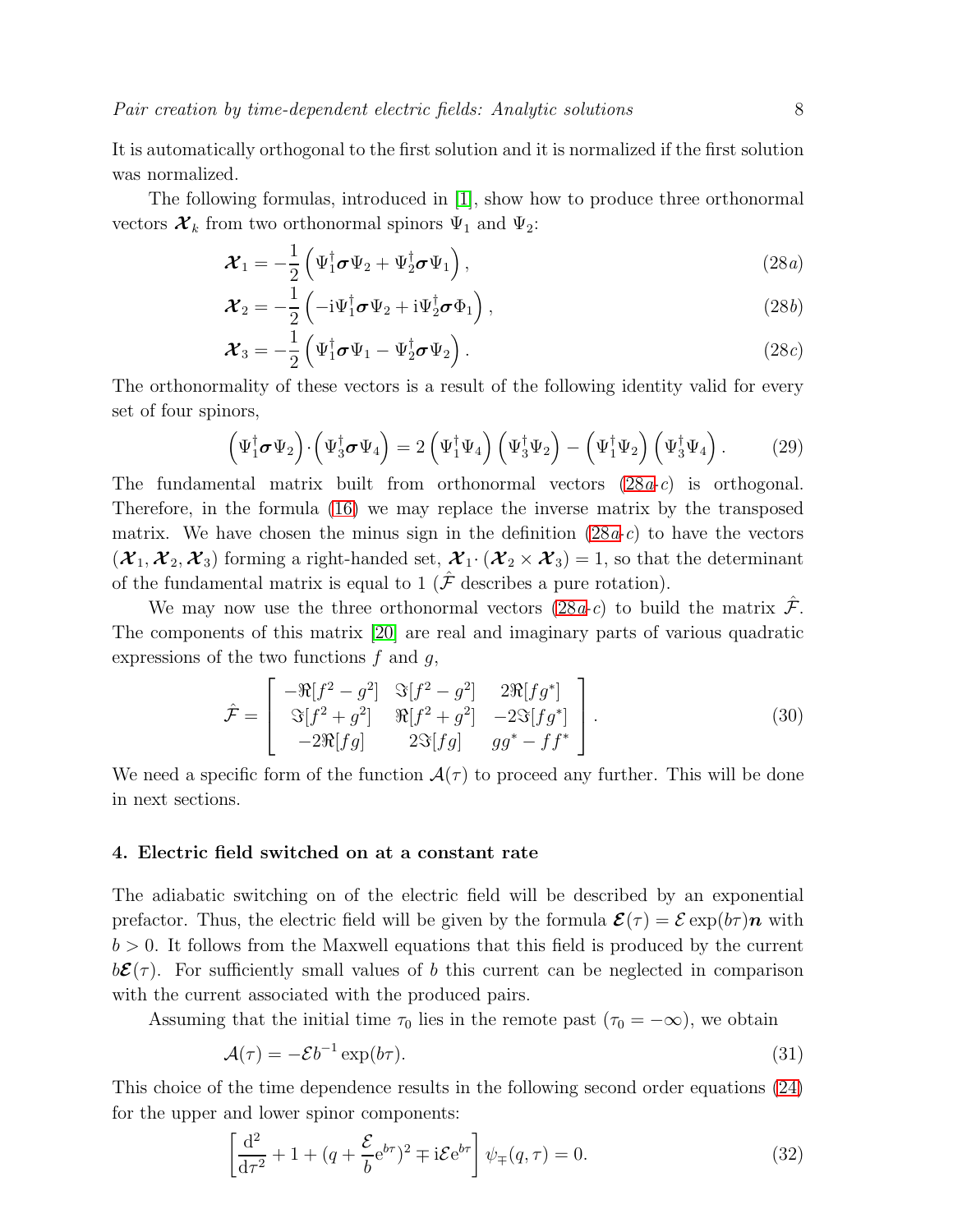These equations are solvable in terms of confluent hypergeometric functions. The two independent solutions for  $\psi$ <sub>-</sub> have the form

<span id="page-8-1"></span>
$$
f(q,\tau) = \frac{\exp(i\tau E_q) e^{is/2}}{\sqrt{2}\sqrt{E_q^2 - qE_q}} \; {}_1F_1\left(i\frac{E_q - q}{b}, 1 + 2i\frac{E_q}{b}; -is\right),\tag{33a}
$$

$$
g^*(q,\tau) = -\frac{\exp(-\mathrm{i}\tau E_q)\mathrm{e}^{-\mathrm{i}s/2}}{\sqrt{2}\sqrt{E_q^2 + qE_q}} \ {}_1F_1\left(1 - \mathrm{i}\frac{E_q - q}{b}, 1 - 2\mathrm{i}\frac{E_q}{b}; \mathrm{i}s\right),\tag{33b}
$$

where  $s = 2\mathcal{E}b^{-2}e^{b\tau}$ . The lower components are, in general, linear combinations of both  $f^*(q, \tau)$  and  $g(q, \tau)$ . However, for our choice  $(33a-b)$  of the upper components the lower components  $\psi_+$  contain only one term and the two orthonormal solutions of Eqs. [\(22](#page-7-1)ab) are  $(26)$  and  $(27)$ . This is the simplest pair of solutions because each component contains only one confluent hypergeometric function. Orthogonality of the two spinors is self-evident but the check of normalization requires the use of the evolution equations  $(22a-b)$  $(22a-b)$ . Since these equations preserve scalar products of spinors, it is sufficient to check the normalization at any value of  $\tau$  and we choose  $\tau = -\infty$  or  $s = 0$ . At this value, the confluent hypergeometric functions reduce to 1 and the normalization  $|f|^2 + |g|^2 = 1$ follows immediately. It may be worth noticing that the normalization condition for an arbitrary time generates some quadratic identities for the confluent functions that seem to be unknown.

To elucidate the connection between the results obtained for the time-independent field in [\[1\]](#page-20-0) and the time-dependent field in the present case, we concoct one "super" equation that encompasses these two cases. The evolution equation  $(22a-b)$  will have the form:

$$
\frac{\mathrm{d}\Psi(q,\tau)}{\mathrm{d}\tau} = \mathrm{i}\boldsymbol{\sigma}\cdot\boldsymbol{\mathcal{H}}\left(q + \mathcal{E}\frac{\exp(b\tau) - \exp(b\tau_0)}{b}\right)\Psi(q,\tau),\tag{34}
$$

where  $\tau_0$  specifies the initial moment at which  $\Psi$  describes the field-free vacuum. The exact solution of this equation can still be found. All we have to do is to replace q by  $q - \exp(b\tau_0)/b$  in [\(33](#page-8-1)a-b). There are two mutually exclusive limiting procedures that lead either to the solution of Eqs. (22) in [\[1\]](#page-20-0) or to the time-dependent solution given by  $(33a-b)$  $(33a-b)$ . The first limit is when  $\tau_0=0$  and  $b=0$  and it leads to a solution singular at  $\mathcal{E} = 0$ . This solution reproduces the Schwinger singularity as shown in [\[1\]](#page-20-0). The second limit is when  $\tau_0 \to -\infty$ . This solution is analytic in  $\mathcal E$  but it has a singularity when  $b \rightarrow 0$ . Thus, there is no direct connection between these two limiting cases.

#### <span id="page-8-0"></span>5. Time evolution of the QED vacuum

One must be careful with taking the limit  $\tau_0 \to -\infty$  in Eq. [\(20\)](#page-5-4) because of the oscillatory terms present in the fundamental matrix even in the limit of vanishing field. However, these terms cancel out when the initial state is the vacuum,

<span id="page-8-2"></span>
$$
\lim_{\tau_0 \to -\infty} \hat{\mathcal{F}}^T(q, \tau_0) \mathbf{V}(q) = (0, 0, -1).
$$
\n(35)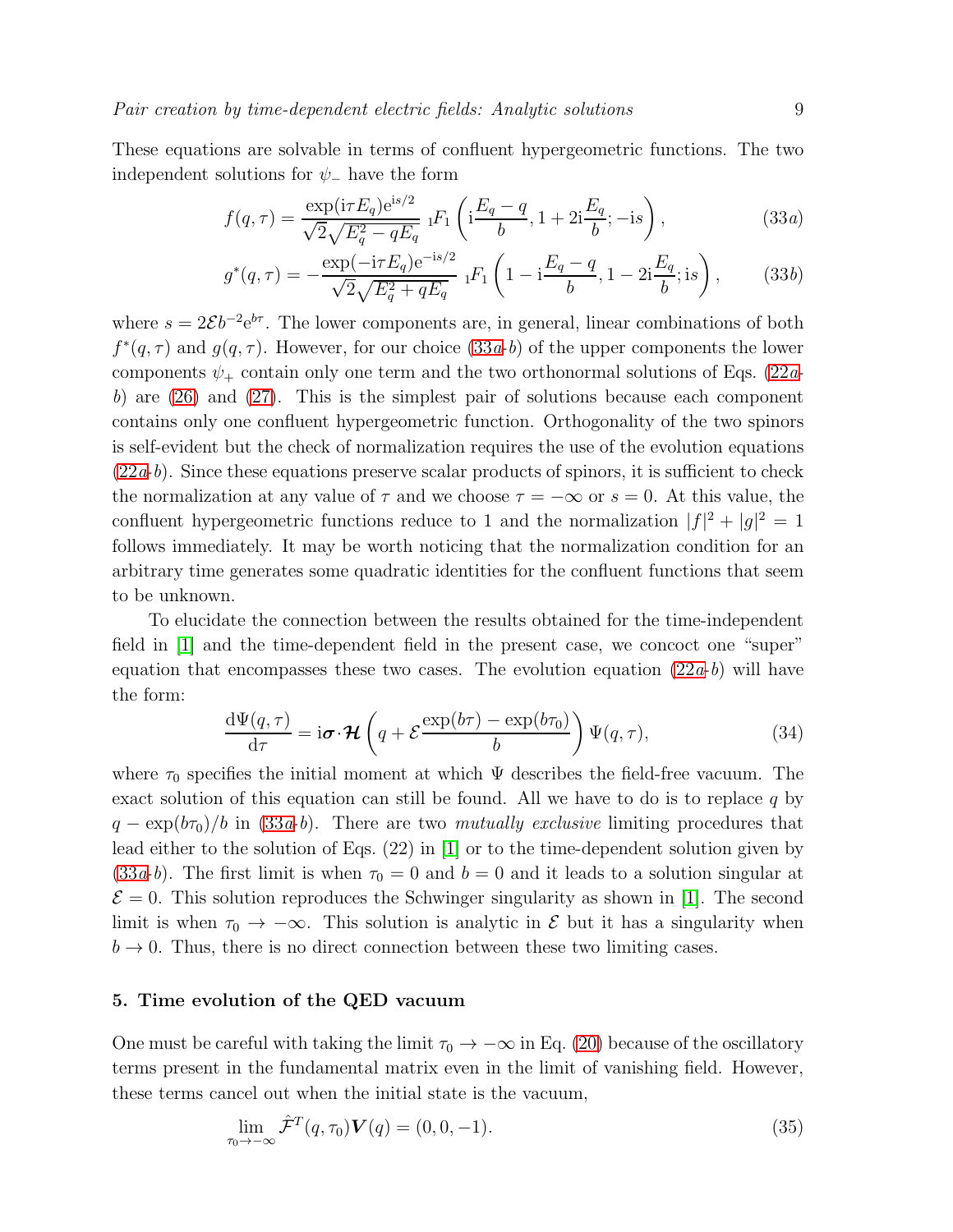The final expression for the vector  $\mathbf{w}_{\mathbf{v}}(q, \tau)$  that evolved from the vacuum at  $\tau_0 = -\infty$ is obtained by combining the formulas [\(20\)](#page-5-4), [\(30\)](#page-7-2), and [\(35\)](#page-8-2),

<span id="page-9-0"></span>
$$
\boldsymbol{w}_{\mathrm{v}}(q,\tau) = \hat{\mathcal{F}}(q+\mathcal{A}(\tau),\tau)(0,0,-1) = \left(-2\Re(\tilde{f}\tilde{g}^*),2\Im(\tilde{f}\tilde{g}^*),|\tilde{f}|^2-|\tilde{g}|^2\right),\tag{36}
$$

where  $\tilde{f} = f(q + \mathcal{A}(\tau), \tau)$  and  $\tilde{g} = g(q + \mathcal{A}(\tau), \tau)$ . This vector satisfies the evolution equations [\(7\)](#page-4-1) and the vacuum initial condition. The validity of these statements follows from our general procedure but it can also be checked by a direct (albeit tedious) calculation.

The density of pairs  $n(q, \tau)$  produced by the electric field [\[21\]](#page-20-13) was shown in [\[3\]](#page-20-2) to be

<span id="page-9-1"></span>
$$
n(q,\tau) = 1 - O(q,\tau),\tag{37}
$$

where  $O(q, \tau)$  is the overlap between the DHW vector at time  $\tau$  given by [\(36\)](#page-9-0) and the initial vacuum vector [\(19\)](#page-5-5),

<span id="page-9-2"></span>
$$
O(q,\tau) = \mathbf{V}(q) \cdot \mathbf{w}_{\mathbf{v}}(q,\tau) = \frac{q(|\tilde{f}|^2 - |\tilde{g}|^2) - 2\Re[\tilde{f}\tilde{g}^*]}{E_q}.
$$
 (38)

Since both vectors  $V(q)$  and  $w_{\rm v}(q, \tau)$  are normalized,  $1 - O(q, \tau)$  is simply one-half of the squared difference between the initial and the evolved vectors. The relation [\(37\)](#page-9-1) has been guessed from numerical calculations in Ref. [\[3\]](#page-20-2). In the Appendix we give a derivation of this important formula and show that it is valid for an arbitrary electromagnetic field. In the present case  $f_0$  vanishes because the charge density in a state that evolved from the vacuum under the action of a uniform field vanishes at all times. Therefore, the general formula [\(A.8\)](#page-19-0) reduces to

$$
n(\boldsymbol{r}, \boldsymbol{p}, t) = \left[1 + \frac{mf_3(\boldsymbol{r}, \boldsymbol{p}, t) + \boldsymbol{p} \cdot \boldsymbol{g}_1(\boldsymbol{r}, \boldsymbol{p}, t)}{2E_p}\right].
$$
\n(39)

With the use of Eqs. [\(6\)](#page-4-2) and [\(18\)](#page-5-6) the second term can be identified with (minus) the overlap function and the formula [\(37\)](#page-9-1) is thus proven.

The number of pairs should not change under the simultaneous reversal of the field and the parallel momentum because it is only the relative orientation of these two vectors that matters. This property directly follows from the fact that under the change of signs  $\mathcal{E} \to -\mathcal{E}$ ,  $q \to -q$  the functions  $\tilde{f}$  and  $\tilde{g}$  are interchanged  $\tilde{f} \to -\tilde{g}$ ,  $\tilde{g} \to -\tilde{f}$ .

In Fig. [1](#page-10-0) we show the pair density as a function of  $q$  for different values of the field strength  $\mathcal{E}$ . In contrast to the results of Ref. [\[1\]](#page-20-0), there are no transients. The number of pairs is a smooth function of  $q$ .

The most striking result is the absence of an essential singularity in the dependence of the number of produced pairs on the field strength  $\mathcal{E}$ . All functions appearing in the formula [\(38\)](#page-9-2), as long as  $b \neq 0$ , can be expanded into a convergent power series in  $\mathcal E$ because the confluent hypergeometric function  $_1F_1(a, c; z)$  is an analytic function of its three arguments. However, it has poles in c at all negative integers  $-n$  (including 0). Since in the formulas  $(33a-b)$  the parameter c is a function of  $\mathcal{E}$ ,

<span id="page-9-3"></span>
$$
c = 1 \pm 2i \frac{\sqrt{1 + (q - \mathcal{E}/b)^2}}{b},
$$
\n(40)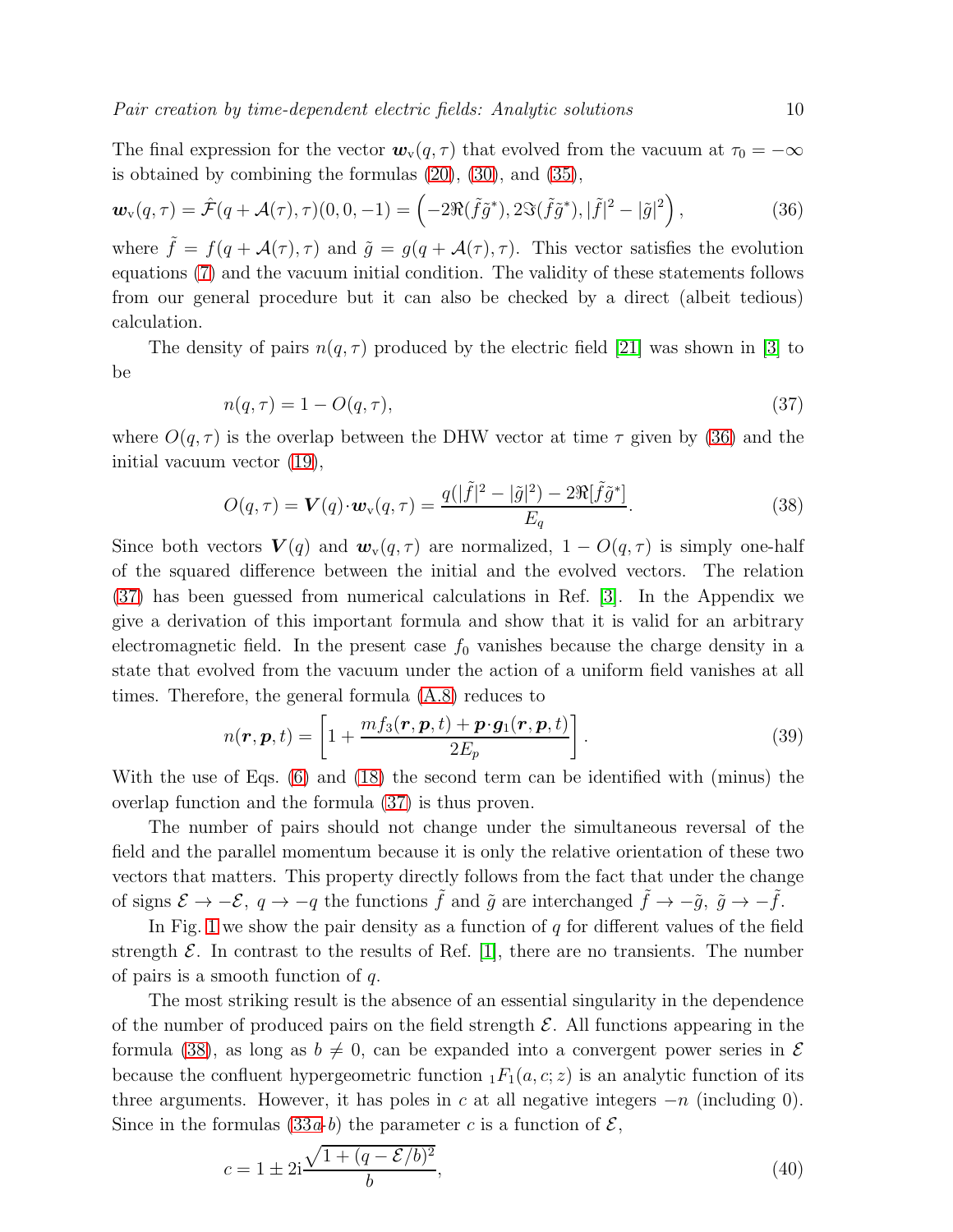

**Figure 1.** The pair density  $n(q, \tau)$  for the exponentially growing field at time  $\tau = 0$ and for  $b = 0.05$  plotted as a function of the dimensionless momentum q at the values 0.1, 0.2, 0.3, and 0.4 of the dimensionless field strength  $\mathcal{E}$ .

<span id="page-10-0"></span>

Figure 2. The analogous plot as in Fig. 1 obtained from the sixth-order perturbative expansion.

the radius of convergence R of the series in  $\mathcal E$  can be determined from the conditions  $c = 0$  and it reads

<span id="page-10-2"></span>
$$
R = b\sqrt{1 + q^2 + b^2/4}.\tag{41}
$$

Thus, the perturbative expansion is convergent only for  $\mathcal E$  smaller than the radius R. In the limiting case, when  $b \to 0$ , the radius of convergence goes to zero as it must because of the essential singularity that reappears in this limit.

<span id="page-10-1"></span>The expansion in  $\mathcal E$  up to the sixth order for  $\tau = 0$  gives the following formula:

$$
O(q,0) = 1 - \frac{N_2 \mathcal{E}^2}{E_q^6 (4 + \tilde{b}^2)} - \frac{N_3 \mathcal{E}^3}{E_q^9 (4 + \tilde{b}^2)^2 (1 + \tilde{b}^2)} - \frac{N_4 \mathcal{E}^4}{E_q^{12} (4 + \tilde{b}^2)^3 (1 + \tilde{b}^2)^2 (4 + 9\tilde{b}^2)}
$$
  
 
$$
- \frac{N_5 \mathcal{E}^5}{E_q^{15} (4 + \tilde{b}^2)^4 (1 + \tilde{b}^2)^3 (4 + 9\tilde{b}^2)^2 (1 + 4\tilde{b}^2)}
$$
  
 
$$
- \frac{N_6 \mathcal{E}^6}{E_q^{18} (4 + \tilde{b}^2)^5 (1 + \tilde{b}^2)^4 (4 + 9\tilde{b}^2)^3 (1 + 4\tilde{b}^2)^2 (4 + 25\tilde{b}^2)} + \mathcal{O}(\mathcal{E}^8), \tag{42}
$$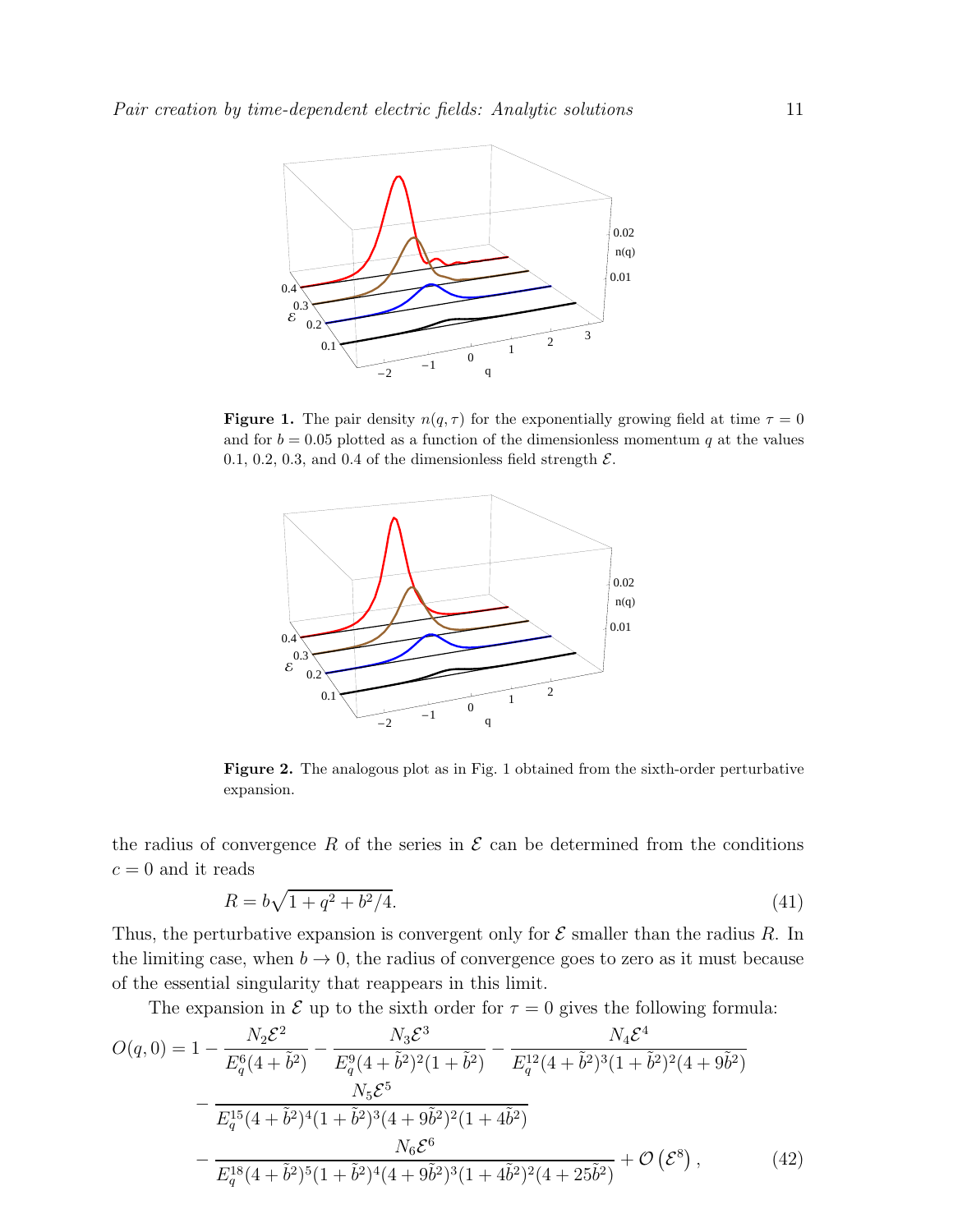Pair creation by time-dependent electric fields: Analytic solutions 12

where 
$$
\tilde{b} = b/E_q
$$
 and  
\n $N_2 = 1/2,$ \n(43*a*)  
\n $N_3 = q(7\tilde{b} + \tilde{b}^3),$ \n(43*b*)  
\n $N_4 = 3/8\left(-448q^2 + 112 + \tilde{b}^2(1760q^2 - 104) + \tilde{b}^4(2164q^2 - 313) + \tilde{b}^6(472q^2 - 106) + \tilde{b}^8(36q^2 - 9)\right),$ \n(43*c*)  
\n $N_5 = q/2\left(\tilde{b}(-126720q^2 + 65472) - \tilde{b}^3(110528q^2 - 180048) + \tilde{b}^5(755440q^2 - 39900) + \tilde{b}^7(1332348q^2 - 425793)\right)$ 

$$
+\tilde{b}^9(795136q^2 - 379041) + \tilde{b}^{11}(193144q^2 - 124383)
$$
  
+ 
$$
\tilde{b}^{13}(24804q^2 - 17631) + \tilde{b}^{15}(1296q^2 - 972)),
$$
 (43*d*)  

$$
= 1/16(48660480q^4 - 50282496q^2 + 3559424)
$$

$$
N_6 = 1/16 \left( 48660480q^4 - 50282496q^2 + 3559424
$$
  
\n
$$
+ \tilde{b}^2 (-1305722880q^4 + 924008448q^2 - 30885888)
$$
  
\n
$$
+ \tilde{b}^4 (-11614668800q^4 + 11574500352q^2 - 593933568)
$$
  
\n
$$
+ \tilde{b}^6 (-24204609536q^4 + 41551564800q^2 - 2746675968)
$$
  
\n
$$
+ \tilde{b}^8 (21767894400q^4 + 52683929664q^2 - 5392492368)
$$
  
\n
$$
+ \tilde{b}^{10} (151238728256q^4 - 21806265408q^2 - 3779458248)
$$
  
\n
$$
+ \tilde{b}^{12} (236416765448q^4 - 131339980524q^2 + 2556452997)
$$
  
\n
$$
+ \tilde{b}^{14} (183464805216q^4 - 150072654336q^2 + 6447749532)
$$
  
\n
$$
+ \tilde{b}^{16} (78987949264q^4 - 83787726072q^2 + 4744001262)
$$
  
\n
$$
+ \tilde{b}^{18} (19825772704q^4 - 25548039744q^2 + 1733216492)
$$
  
\n
$$
+ \tilde{b}^{20} (3204676008q^4 - 4441116924q^2 + 339299253)
$$
  
\n
$$
+ \tilde{b}^{22} (293855040q^4 - 426785760q^2 + 34399080)
$$
  
\

In Fig. 2 we show that the six terms present in  $(42)$  reproduce reasonably well the exact results. The structure of the denominators in this formula is a direct consequence of the series expansion of the confluent hypergeometric function

$$
{}_{1}F_{1}(a, c; z) = 1 + \frac{a}{c} \frac{z}{1!} + \frac{a(a+1)}{c(c+1)} \frac{z^{2}}{2!} + \frac{a(a+1)(a+2)}{c(c+1)(c+2)} \frac{z^{3}}{3!} + \dots
$$
 (44)

In our case c is given by Eq. [\(40\)](#page-9-3) and the expansion of the expressions  $1/(n + c)$  into powers of  $\mathcal E$  gives

$$
\frac{1}{n+c} = \frac{\tilde{b}((n+1)\tilde{b} \mp 2i)}{4 + (n+1)^2 \tilde{b}^2} \pm \frac{2iq((n+1)\tilde{b} \mp 2i)^2}{E_q^3(4 + (n+1)^2 \tilde{b}^2)^2} \mathcal{E} + \dots
$$
\n(45)

Substituting here the consecutive values of  $n$  we reproduce the factors in the denominators of [\(42\)](#page-10-1).

Even though each term of the expansion into powers of  $\mathcal E$  is finite, for  $b = 0$  the series becomes only an asymptotic one. In order to make this point absolutely clear,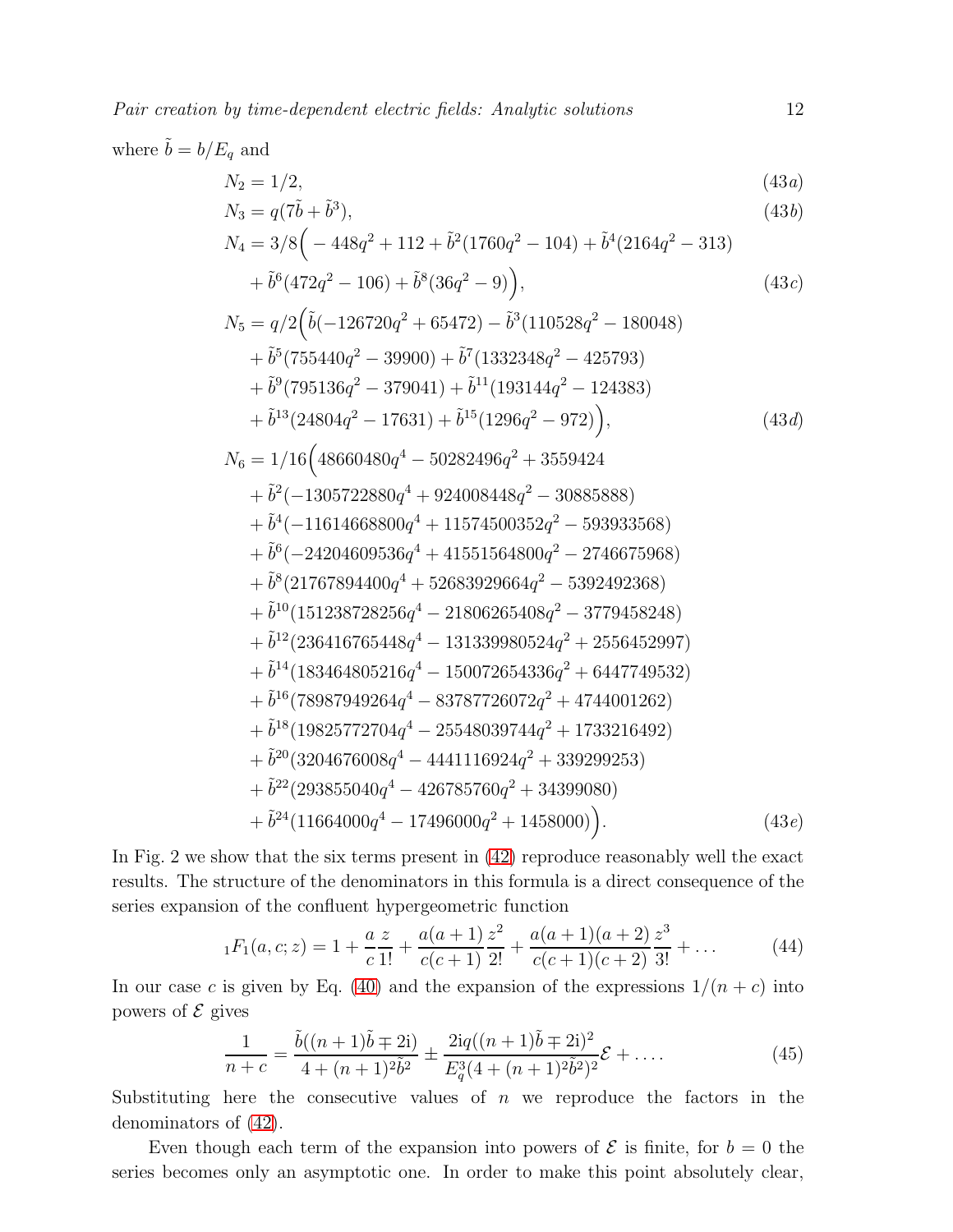we calculated for  $q = 0$  the first 8 terms of the perturbation series for the number of produced pairs for two values of b.

$$
n = \frac{1}{10}\mathcal{E}^{2} - \frac{63}{2600}\mathcal{E}^{4} + \frac{25513}{9802000}\mathcal{E}^{6} + \frac{43884005549}{7834150480000}\mathcal{E}^{8} \quad b = 1
$$
  
\n
$$
- \frac{235474684928440509}{26610807325949600000}\mathcal{E}^{10} + \frac{1776480040832261689003353}{180781584001131645584000000}\mathcal{E}^{12}
$$
  
\n
$$
- \frac{189228367844501729409089588397558027}{19653421122106203692350489578400000000}\mathcal{E}^{14}
$$
  
\n
$$
+ \frac{171936287478376823113691752600797604830985578228669}{19571206822106176531328917776928027793134400000000000}\mathcal{E}^{16} + \mathcal{O}(\mathcal{E}^{18}), (46)
$$
  
\n
$$
n = \frac{1}{8}\mathcal{E}^{2} + \frac{21}{128}\mathcal{E}^{4} + \frac{869}{1024}\mathcal{E}^{6} + \frac{334477}{32768}\mathcal{E}^{8} + \frac{59697183}{262144}\mathcal{E}^{10} \quad b = 0
$$
  
\n
$$
+ \frac{34429291905}{4194304}\mathcal{E}^{12} + \frac{14631594576045}{33554432}\mathcal{E}^{14} + \frac{68787420596367165}{2147483648}\mathcal{E}^{16} + \mathcal{O}(\mathcal{E}^{18
$$

These expansions leave no doubt that the first series is convergent, at least for  $\mathcal{E} < 1$  since the coefficients tend to zero. The convergence is further improved due to the alternating signs of the coefficients. The second series is only asymptotic since the coefficients grow exponentially and they are all positive. This was to be expected because the case  $b = 0$ corresponds to the time-independent electric field when the Schwinger formula precludes the possibility of an expansion in powers of  $\mathcal E$ . We shall illustrate these results with the graphs of the pair density.

#### <span id="page-12-0"></span>6. Perturbation theory

The solution of the evolution equation [\(13\)](#page-5-0) for the vector  $\mathcal{X}(q, \tau)$  in perturbation theory is most easily obtained by expanding this vector in the eigenbasis of the matrix appearing in [\(7\)](#page-4-1). This matrix has eigenvalues 0 and  $\pm 2iE_q$ . Its orthonormal eigenvectors are:

$$
\boldsymbol{e}_0(q) = \frac{1}{E_q} \begin{bmatrix} 1 \\ 0 \\ q \end{bmatrix}, \qquad (48a)
$$

$$
\boldsymbol{e}_{\pm}(q) = \frac{1}{\sqrt{2}E_q} \begin{bmatrix} -q \\ \mp iE_q \\ 1 \end{bmatrix} . \tag{48b}
$$

We shall seek the solutions of equations [\(13\)](#page-5-0) in the form

$$
\mathcal{X}(q,\tau) = x_0(q,\tau)e_0(q) + x_+(q,\tau)e_+(q) + x_-(q,\tau)e_-(q). \tag{49}
$$

The evolution equations for the expansion coefficients are

$$
\frac{\mathrm{d}x_0(q,\tau)}{\mathrm{d}\tau} = -\mathrm{i}\sqrt{2}\tilde{\mathcal{A}}(\tau)\left(x_-(q,\tau) - x_+(q,\tau)\right),\tag{50a}
$$

$$
\frac{\mathrm{d}x_+(q,\tau)}{d\tau} = 2\mathrm{i}E_q x_+(q,\tau) - \mathrm{i}\tilde{\mathcal{A}}(\tau) \left(2q\,x_+(q,\tau) - \sqrt{2}x_0(q,\tau)\right),\tag{50b}
$$

$$
\frac{\mathrm{d}x_{-}(q,\tau)}{\mathrm{d}\tau} = -2iE_{q}x_{-}(q,\tau) + i\tilde{\mathcal{A}}(\tau)\left(2q\,x_{-}(q,\tau) - \sqrt{2}x_{0}(q,\tau)\right),\qquad(50c)
$$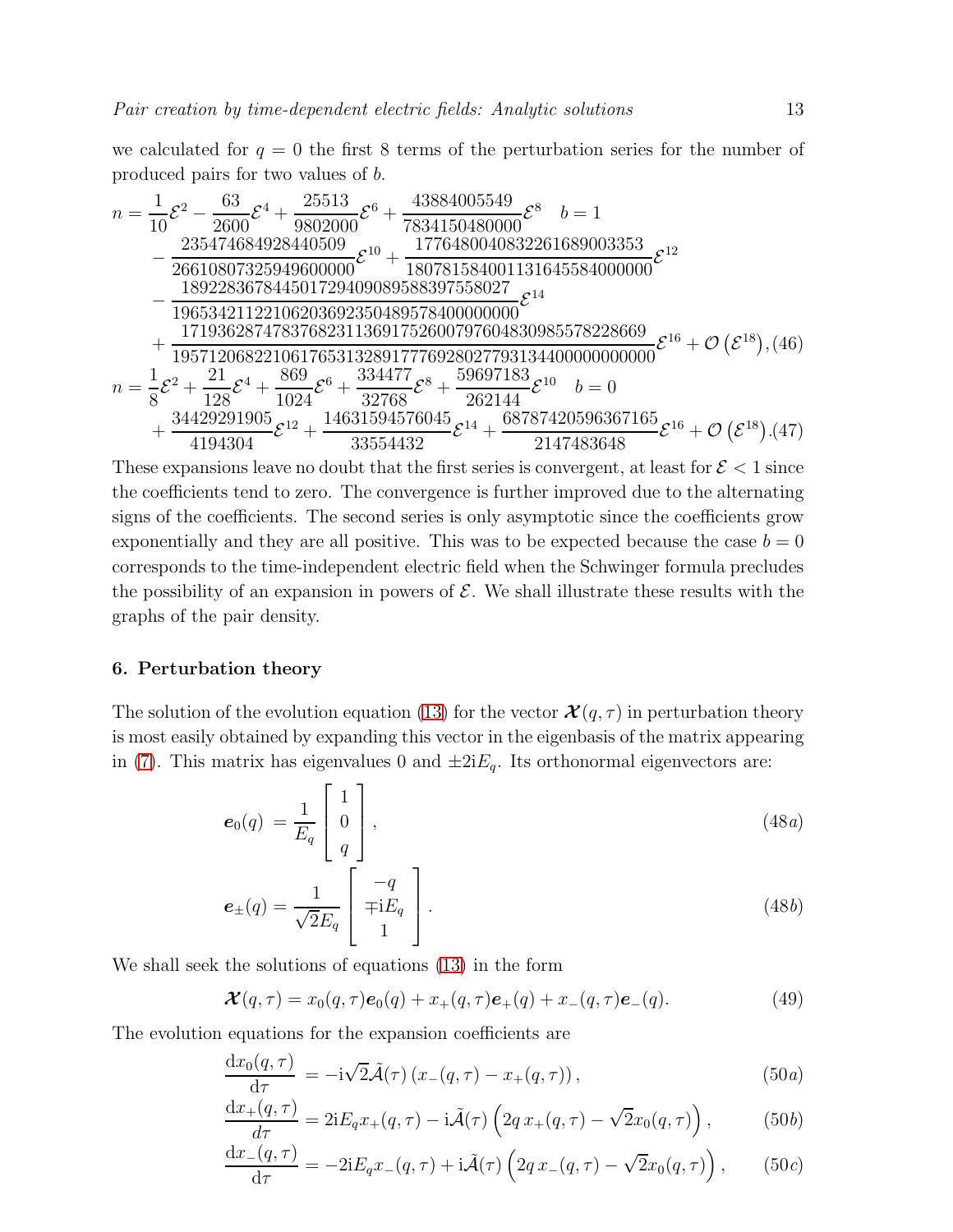where  $\tilde{\mathcal{A}}(\tau) = \mathcal{A}(\tau)/E_q$ . In order to prepare these equations for the perturbative solution we shall multiply the second equation by  $\exp(-2iE_q\tau)$  and the third equation by  $\exp(2iE_q\tau)$  and then integrate all three equation with respect to  $\tau$  from  $-\infty$  to  $τ$ . Assuming that initially at  $τ = -∞$  the system is in the vacuum state, i.e.  $x_0(q, -\infty) = 1$ ,  $x_{\pm}(q, -\infty) = 0$ , we obtain after integration by parts the following set of three coupled integral equations:

<span id="page-13-1"></span>
$$
x_0(q,\tau) = 1 - i\sqrt{2} \int_{-\infty}^{\tau} d\tau_1 \tilde{\mathcal{A}}(\tau_1) (x_-(q,\tau_1) - x_+(q,\tau_1)), \qquad (51a)
$$

$$
x_+(q,\tau) = -i \int_{-\infty}^{\tau} d\tau_1 e^{2iE_q(\tau-\tau_1)} \tilde{\mathcal{A}}(\tau_1) \left(2q \, x_+(q,\tau_1) - \sqrt{2} \, x_0(q,\tau_1)\right), \quad (51b)
$$

$$
x_{-}(q,\tau) = i \int_{-\infty}^{\tau} d\tau_1 e^{-2iE_q(\tau-\tau_1)} \tilde{\mathcal{A}}(\tau_1) \left(2q \, x_{-}(q,\tau_1) - \sqrt{2} \, x_0(q,\tau_1)\right). \tag{51c}
$$

The solution of these equations by iteration produces the perturbative series in powers of the field strength which coincides with the power expansion of the analytic solution. We checked that perturbation theory reproduces the formula [\(42\)](#page-10-1). Note that the function  $\mathcal{A}(\tau)$  blows up for  $b = 0$ . Hence, the integral equations  $(51a-c)$  become invalid which is another manifestation of the Schwinger singularity in the absence of adiabatic switching.

#### <span id="page-13-0"></span>7. Electric field switched on at a decreasing rate

To complete our study we shall show now that the main conclusion of our investigation the removal of the essential singularity—holds also when the time dependence of the electric field is different. To this end we use analytic solutions of the Dirac equation in a uniform time-dependent field discovered by Sauter [\[16\]](#page-20-7) and analyzed in more detail by Sommerfeld [\[22\]](#page-20-14). The time dependence of the electric field in the Sauter solution is  $\mathcal{E}(\tau) = \mathcal{E} \text{sech}^2(b\tau/2)\boldsymbol{n}$  so that  $\mathcal{A}(\tau) = -2\mathcal{E}(1 + \tanh(b\tau/2))$ . In this case, as in the previous one, the electric field is turned on gradually, starting from the zero value at  $t_0 = -\infty$ .

The second order equations [\(24\)](#page-6-1) for the Sauter field have the following form:

$$
\left[\frac{d^2}{d\tau^2} + 1 + \left(q + \frac{2\mathcal{E}(1 + \tanh(b\tau/2))}{b}\right)^2 + i\frac{\mathcal{E}}{\cosh^2(b\tau/2)}\right]\psi_{\mp}(q,\tau) = 0.
$$
 (52)

Following Sauter and Sommerfeld we replace the time variable by  $u = (1 + \tanh(b\tau/2))/2$ and write down the solutions in terms of hypergeometric functions. The first order equations in this new variable read:

$$
bu(1-u)\frac{d\psi_{-}(q,u)}{du} = i(q + \frac{4\mathcal{E}u}{b})\psi_{-}(q,u) + i\psi_{+}(q,u),
$$
\n(53*a*)

$$
bu(1-u)\frac{d\psi_+(q,u)}{du} = -i(q + \frac{4\mathcal{E}u}{b})\psi_+(q,u) + i\psi_-(q,u). \tag{53b}
$$

Two orthonormal solutions [\(26\)](#page-6-2) and [\(27\)](#page-6-3) of the first order equations [\(23](#page-7-1)*a-b*) are constructed this time from the following two solutions of the second order equation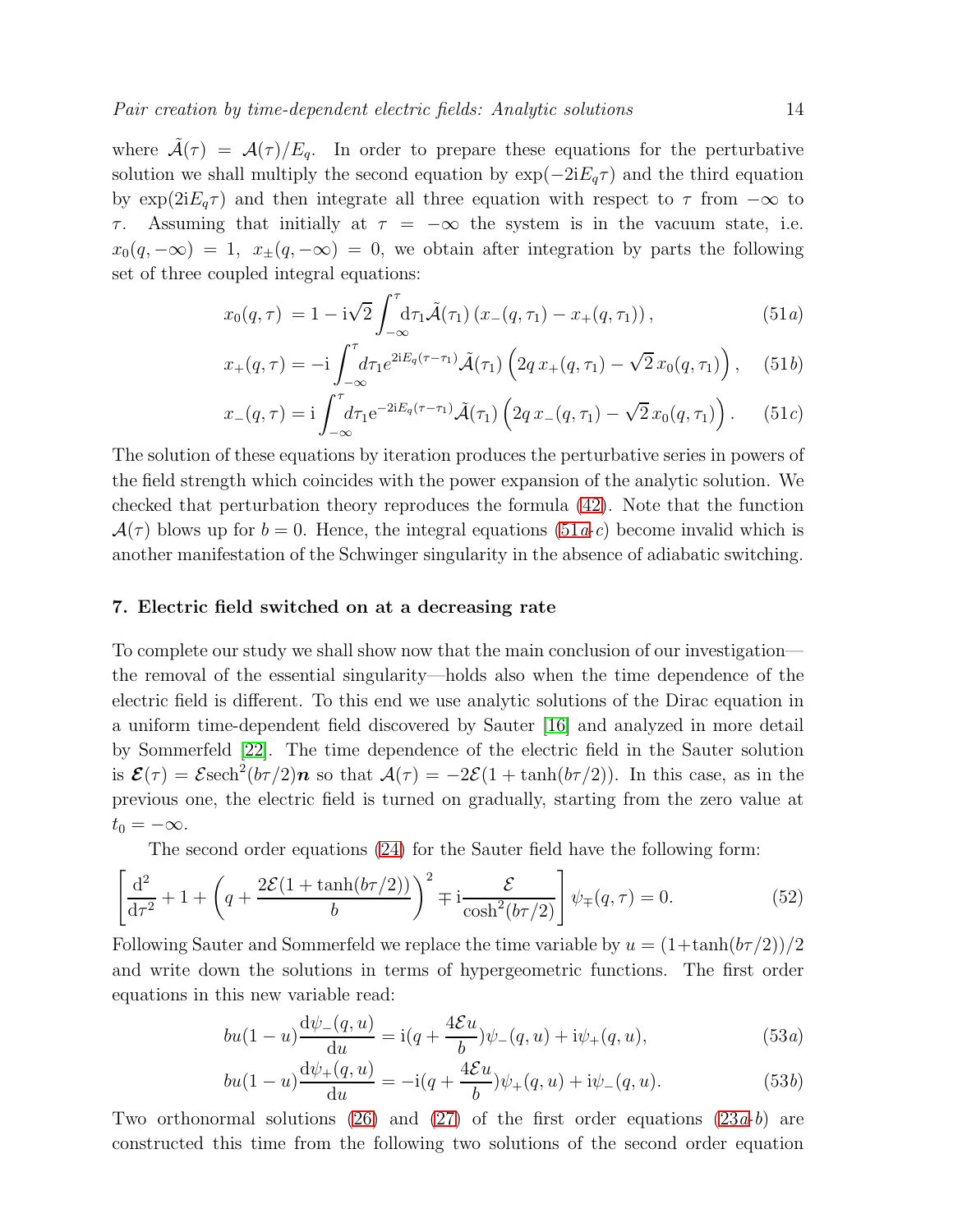

**Figure 3.** The pair density  $n(q)$  for the Sauter field at time  $\tau = 0$  and for  $b = 0.05$ plotted as a function of the dimensionless momentum  $q$  at the values 0.1, 0.2, 0.3, and 0.4 of the dimensionless field strength  $\mathcal{E}$ .

for  $\psi$ <sub>-</sub>:

<span id="page-14-1"></span>
$$
f(q, u) = \frac{u^{i\alpha}(1 - u)^{-i\beta}}{\sqrt{2}\sqrt{E_q^2 - qE_q}} \; _2F_1\left(4i\frac{\mathcal{E}}{b^2} + i\alpha - i\beta, 1 - 4i\frac{\mathcal{E}}{b^2} + i\alpha - i\beta, 1 + 2i\alpha; u\right),\qquad(54a)
$$

$$
g^*(q, u) = -\frac{u^{-i\alpha}(1 - u)^{i\beta}}{\sqrt{2}\sqrt{E_q^2 + qE_q}} \; {}_2F_1\left(1 - 4i\frac{\mathcal{E}}{b^2} - i\alpha + i\beta, 4i\frac{\mathcal{E}}{b^2} - i\alpha + i\beta, 1 - 2i\alpha; u\right), \tag{54b}
$$

where

$$
\alpha = \frac{\sqrt{1+q^2}}{b}, \ \beta = \frac{\sqrt{1+(q+4\mathcal{E}/b)^2}}{b}.
$$
\n(55)

The expression for the number of pairs constructed according to Eqs. [\(37\)](#page-9-1) and [\(38\)](#page-9-2) is an analytic function of  $\mathcal E$  but this time the radius of convergence is four times smaller than the value [\(41\)](#page-10-2) for the exponential field. For the Sauter field we reproduce the formula for the number of produced pairs at  $t = +\infty$  that were obtained by Narozhnyi and Nikishov [\[23\]](#page-20-15),

$$
2\frac{\sinh\left(\frac{4\pi\mathcal{E}}{b^2} - \pi\left(\alpha - \bar{\beta}\right)\right)\sinh\left(\frac{4\pi\mathcal{E}}{b^2} + \pi\left(\alpha - \bar{\beta}\right)\right)}{\sinh\left(2\pi\alpha\right)\sinh\left(2\pi\bar{\beta}\right)},\tag{56}
$$

where  $\bar{\beta}$  differs from  $\beta$  by having the sign of  $\mathcal E$  reversed.

#### <span id="page-14-0"></span>8. Common properties of the two solutions

In [\[1\]](#page-20-0) we derived a general expression for the density of pairs  $n(q)$  created by a constant electric field during the finite time interval  $[\tau_0, \tau]$ . From this result, in the limit  $\tau_0 \to -\infty$  corresponding to the infinite duration of the pair creation process, we obtain the following time independent expression found in [\[11\]](#page-20-16):

<span id="page-14-2"></span>
$$
n(q) = \frac{1}{\sqrt{1+q^2}} \left| f_c(-q) \sqrt{\sqrt{1+q^2} - q} - g_c(-q) \sqrt{\sqrt{1+q^2} + q} \right|^2, \quad (57)
$$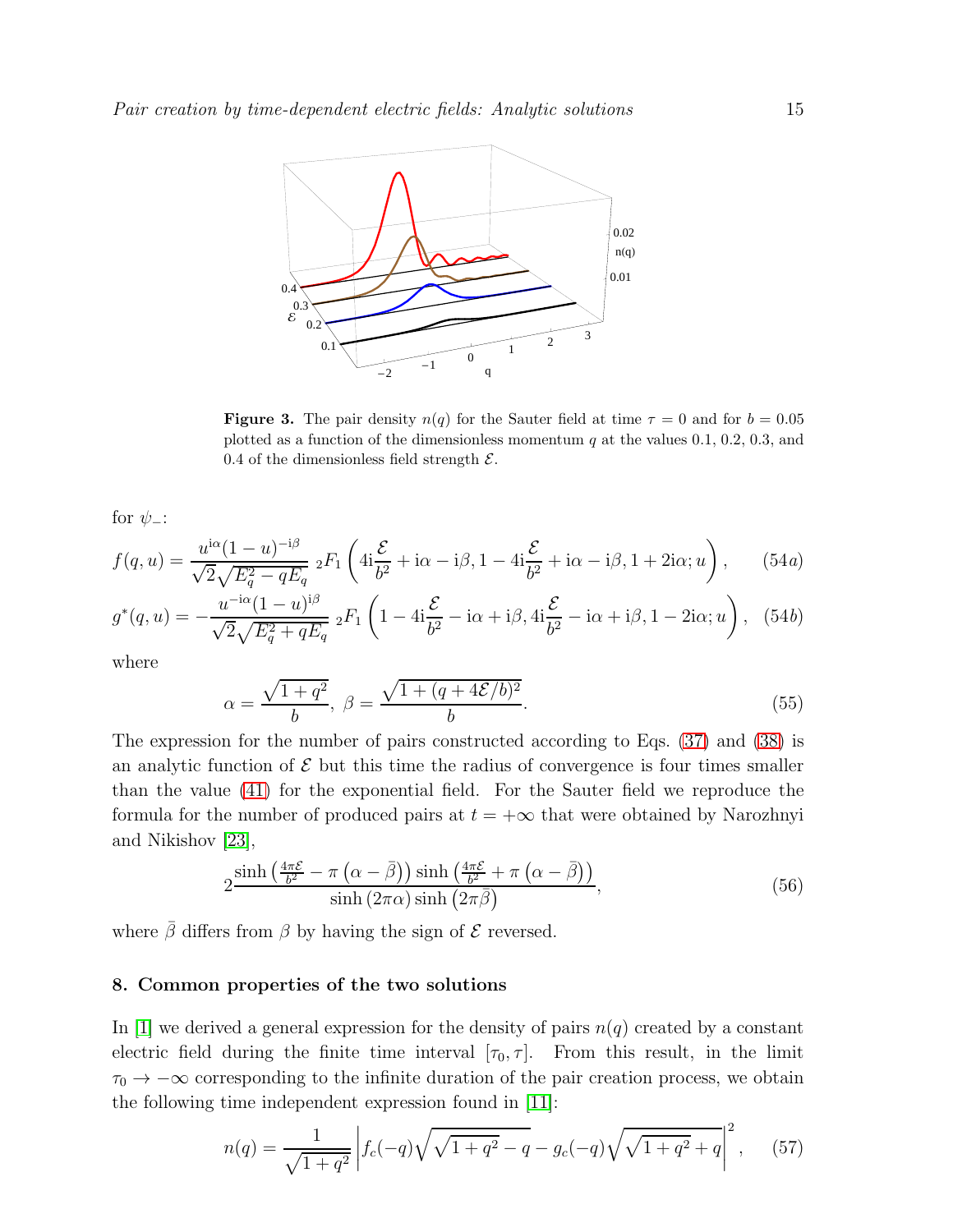Pair creation by time-dependent electric fields: Analytic solutions 16

where

$$
f_c(q) = \frac{e^{-\pi/(8\mathcal{E})}}{\sqrt{2\mathcal{E}}} D_{-1-i/(2\mathcal{E})} \left( (1+i)\frac{q}{\sqrt{\mathcal{E}}} \right),\tag{58a}
$$

$$
g_c(q) = \frac{e^{-\pi/(8\mathcal{E})}}{\sqrt{2}} (1 - i) D_{-i/(2\mathcal{E})} \left( (1 + i) \frac{q}{\sqrt{\mathcal{E}}} \right).
$$
 (58*b*)

and  $D_{\nu}(z)$  is the parabolic cylinder function.

In Fig. [4](#page-16-0) we compare the pair density  $n(q)$  for the constant and the exponential fields as functions of the dimensionless momentum  $q$ . The same comparison is shown in Fig. [5](#page-16-1) for the constant field and the Sauter field. In both plots we took  $b = 0.1$ . The value of the time parameter was taken as  $\tau = 0$  because at this moment the field strength of the exponential or the Sauter field  $\mathcal E$  is the same as that of the constant field, which was taken as  $\mathcal{E} = 1$ . The pair density  $n(q)$  for the exponential and the Sauter fields is given in [\(37\)](#page-9-1), while  $f(q, \tau)$  and  $g(q, \tau)$  for these fields are given respectively in  $(33a-b)$  $(33a-b)$  and  $(54a-b)$ .

Both plots clearly show the difference between the constant field and the exponential or the Sauter field. The pair density for all three fields is exactly the same for negative and small q, but for larger q they are quite different. In the limit when  $q \to \infty$  the pair density  $n(q)$  for the constant field tends to a constant, which is nonanalytic in  $\mathcal{E} = 0$ . However, for the exponential and the Sauter fields the pair density tends fast to 0. Maximal rate of growth of the particles momenta caused by the exponential or the Sauter field equals  $\mathcal{E}/b$ . If we assume that pairs are created with  $q \approx 0$ , then the pair density in Figs. [4](#page-16-0) and [5](#page-16-1) should be negligible for  $q \leq 10$ . Both plots satisfy this condition. It is also worth noting that for both the exponential and the Sauter field the oscillations of  $n(q)$  for the constant field [\(57\)](#page-14-2) are reproduced.

The two exactly solvable cases differ considerably but they share common features confirming the main message of our work. We have chosen the parameters in such a way that at  $\tau = 0$  the electric field in both cases attains the same value  $\mathcal E$  and the rate of growth of the field in the remote past is  $b$ . The amplitude of the field is, however, four time larger for the Sauter field,

$$
\frac{\mathcal{E}}{\cosh^2(b\tau/2)} \approx 4\mathcal{E}\exp(b\tau). \tag{59}
$$

In Fig. [6](#page-17-0) we show the time dependence of the electric field in the two cases. There is a direct correspondence in the remote past between the functions that solve the two sets of equations. The confluent hypergeometric functions  $(33a-b)$  are related to the hypergeometric functions  $(54a-b)$  by the limiting procedure,

$$
{}_{1}F_{1}\left(\alpha,\gamma;z\right) = \lim_{\beta \to \infty} {}_{2}F_{1}\left(\alpha,\beta,\gamma;z/\beta\right). \tag{60}
$$

In our case evaluating the limit in  $(54a-b)$ ,

$$
\tau \to -\infty, \quad \mathcal{E} \to \infty, \quad 8\mathcal{E}e^{b\tau} = \text{const} = b^2 s,\tag{61}
$$

we obtain  $(33a-b)$ .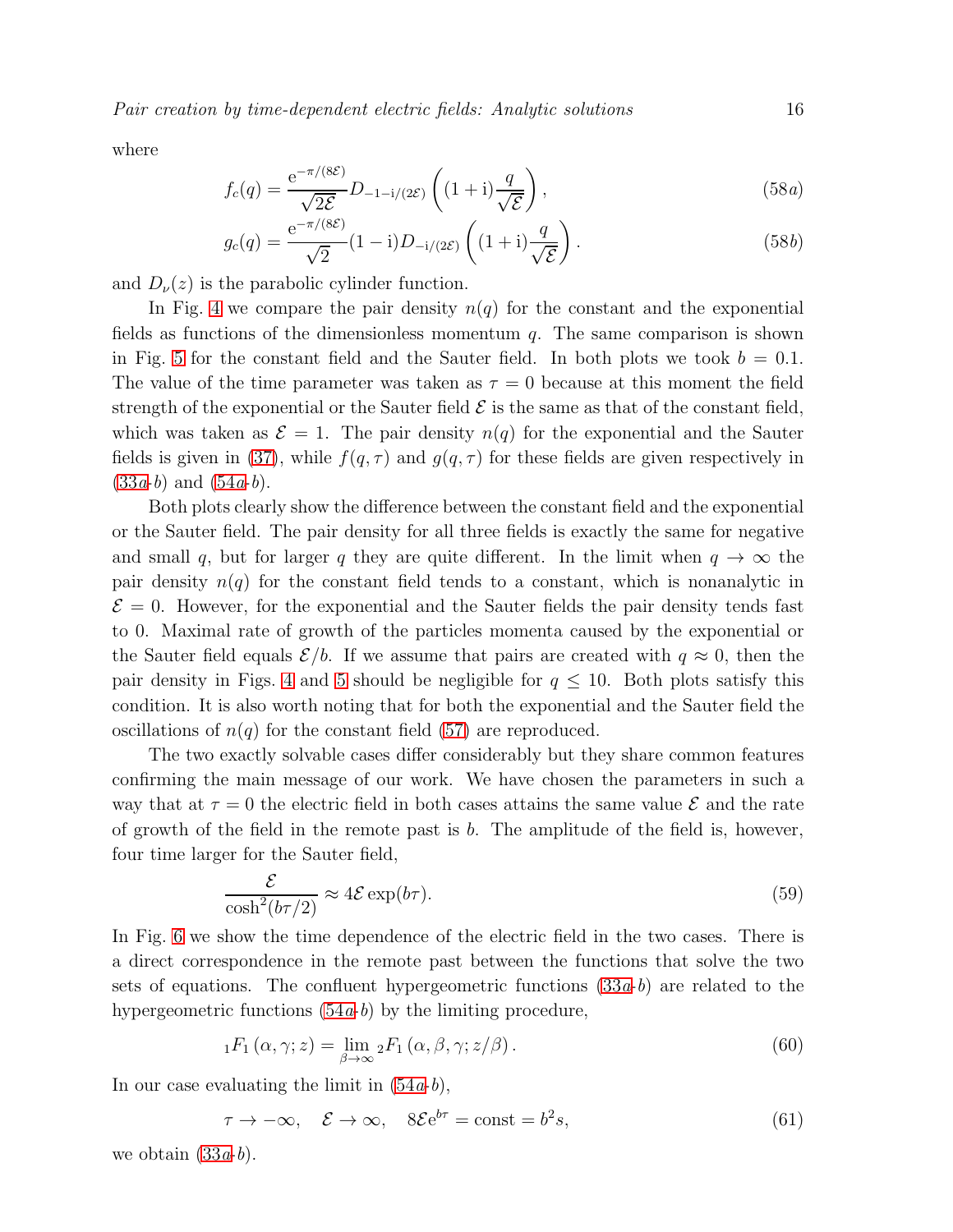

<span id="page-16-0"></span>**Figure 4.** The pair density  $n(q)$  as a function of the dimensionless momentum q for the constant (upper curve) and the exponential (lower curve) field for the dimensionless electric field strength  $\mathcal{E} = 1$ . The value of the exponential field is taken at  $\tau = 0$  and for the value of  $b = 0.1$ . Appropriate expressions are given in [\(37\)](#page-9-1) and [\(57\)](#page-14-2).



<span id="page-16-1"></span>**Figure 5.** The pair density  $n(q)$  as a function of the dimensionless momentum q for the constant (upper curve) and the Sauter (lower curve) field for the dimensionless electric field strength  $\mathcal{E} = 1$ . The value of the Sauter field is taken at  $\tau = 0$  and for the value of  $b = 0.1$ . Appropriate expressions for  $n(q)$  are given in [\(57\)](#page-14-2) and [\(37\)](#page-9-1) with  $f(q, \tau)$  and  $g(q, \tau)$  defined in [\(54](#page-14-1)a-b).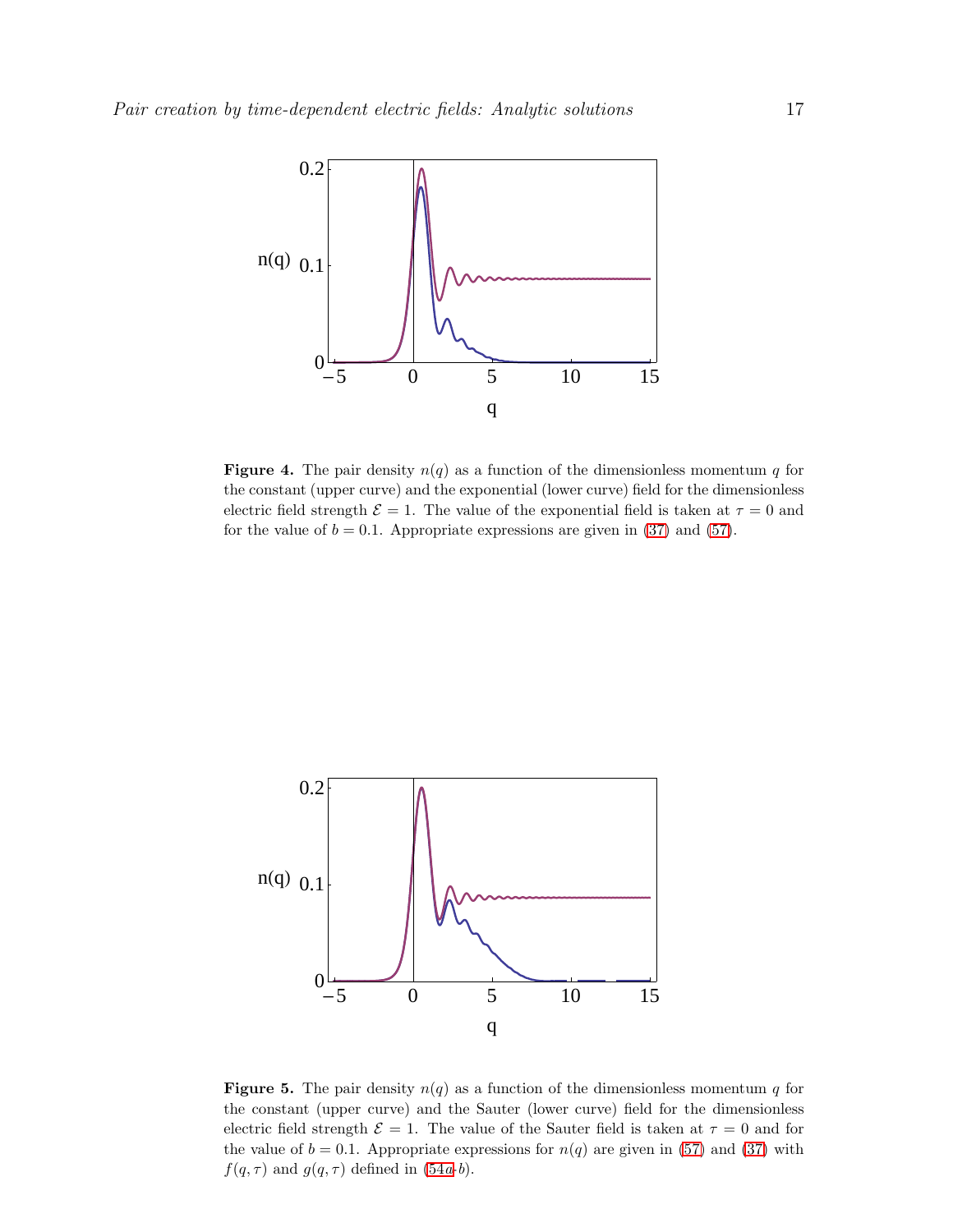

**Figure 6.** The field strength  $\mathcal E$  shown as a function of time. The lower curve corresponds to the exponential dependence and the upper curve to the square of the hyperbolic secans.

<span id="page-17-0"></span>

<span id="page-17-1"></span>**Figure 7.** The pair density  $n(q, \tau)$  for the exponential field (lower curve) and the Sauter field (upper curve) plotted as a function of time. Since at  $\tau = 0$  both fields reach the same value, the number of pairs is almost the same.

Since at  $\tau = 0$  the electric field attains in both cases the same value  $\mathcal{E}$ , we expect that the number of produced pairs will not differ significantly. Indeed, the results of the numerical calculations shown in Figs. [7](#page-17-1) and [8](#page-18-0) fully confirm this expectation. The number of produced pairs is slightly higher for the Sauter field because, as shown in Fig. [6,](#page-17-0) this field dominates over the exponentially growing field.

The analytic character of the number of pairs function is seen in Fig. [8](#page-18-0) where we plotted the dependence on  $\mathcal E$  in the neighborhood of zero. The parabolic character of both curves clearly shows that the expansion in powers of  $\mathcal E$  begins in both cases with the quadratic term. The difference between the two cases diminishes with decreasing b.

#### 9. Conclusions

We have shown with the help of exact analytic solutions that adiabatic switching of the electric field removes the essential singularity which is present in the Schwinger formula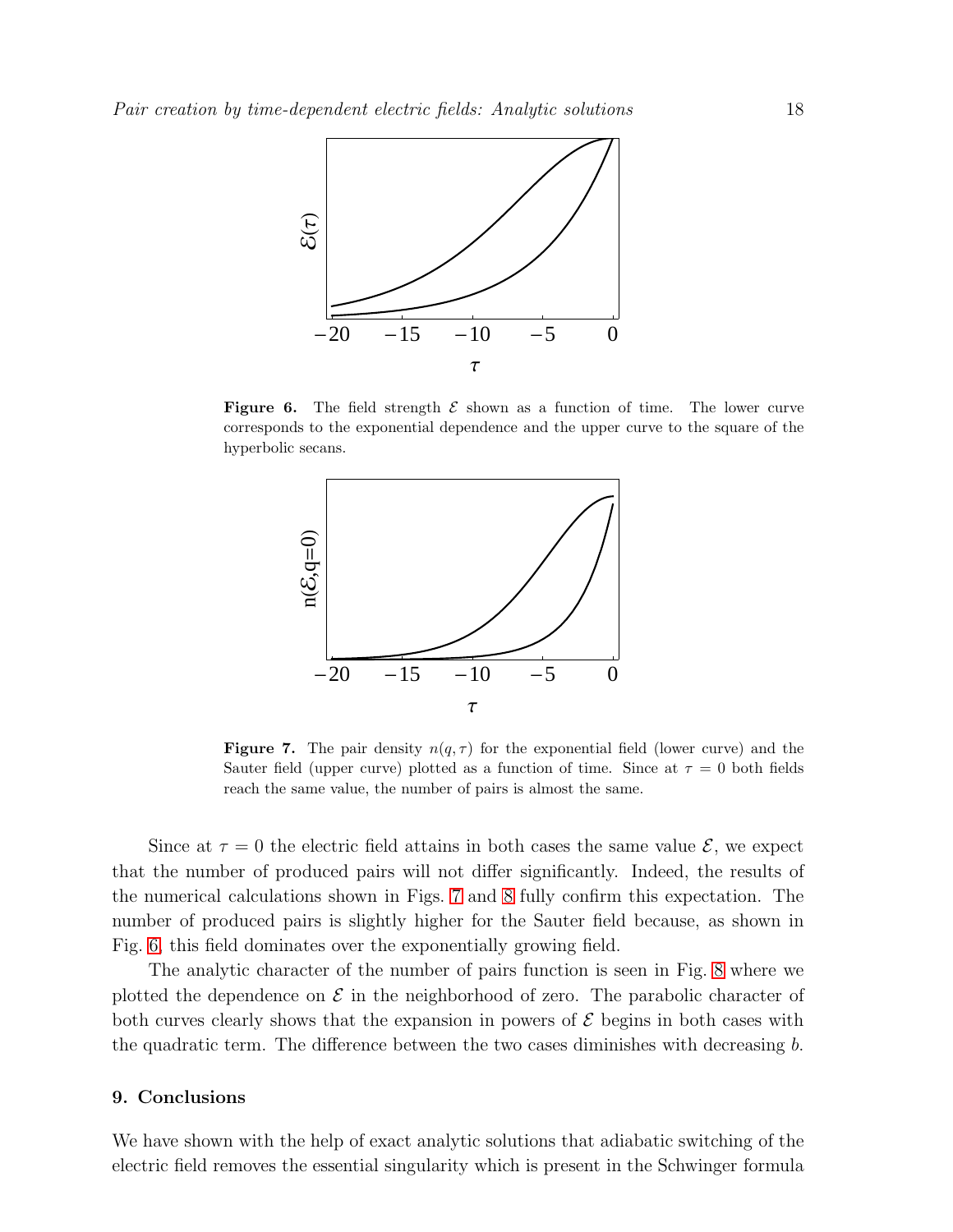

<span id="page-18-0"></span>**Figure 8.** The pair density  $n(\mathcal{E})$  for the exponentially growing field at the time  $\tau = 0$ for  $b = 0.1$  and  $q = 0$  plotted as a function of the dimensionless field strength  $\mathcal E$  for the exponential field (lower parabola) and for the Sauter field (upper parabola). For comparison we also show a typical nonanalytic behavior representing the Schwinger singularity.

for pair creation. This observation opened the way to a perturbative treatment which gives the results coinciding with the power expansion of the exact solution. The method of spinorial decomposition that enabled us to find exact solutions is quite general and might be applicable to a class of similar problems.

#### Acknowledgments

All calculations and the figures we produced with the help of Mathematica [\[24\]](#page-20-17). This research was partly supported by the grant from the Polish Ministry of Science and Higher Education for the years 2013–2016.

## Appendix

The starting point is the expansion of the Dirac field operator (cf., for example, [\[25\]](#page-20-18)) into creation and annihilation operators  $(c=1)$ ,

<span id="page-18-1"></span>
$$
\hat{\Psi}(\boldsymbol{r},t) = \sum_{s} \int \frac{\mathrm{d}^3 p}{(2\pi\hbar)^{3/2}} \sqrt{\frac{m}{E_p}} \Big[ u(\boldsymbol{p},s)\hat{b}(\boldsymbol{p},s,t)e^{i\boldsymbol{p}\cdot\boldsymbol{r}/\hbar} + v(\boldsymbol{p},r)\hat{d}^\dagger(\boldsymbol{p},s,t)e^{-i\boldsymbol{p}\cdot\boldsymbol{r}/\hbar} \Big]. \tag{A.1}
$$

We allowed for an arbitrary time dependence of the creation and annihilation operators, so that the validity of this formula is not restricted to free fields. Next, we invert the Fourier transform and use the properties of the spinors  $u$  and  $v$  to obtain

$$
\hat{b}(\boldsymbol{p},s,t) = \sqrt{\frac{m}{E_p}} u^{\dagger}(\boldsymbol{p},s) \cdot \int \frac{\mathrm{d}^3 r}{(2\pi\hbar)^{3/2}} e^{-i\boldsymbol{p}\cdot\boldsymbol{r}/\hbar} \hat{\Psi}(\boldsymbol{r},t), \tag{A.2}
$$

With the use of the completeness relation for the spinors [\[25\]](#page-20-18),

$$
\sum_{s} u_{\gamma}(\boldsymbol{p}, s) u_{\delta}^{\dagger}(\boldsymbol{p}, s) = \frac{(\rho_{3} m + \rho_{1} \boldsymbol{\sigma} \cdot \boldsymbol{p} + E_{p})_{\gamma \delta}}{2m}, \tag{A.3}
$$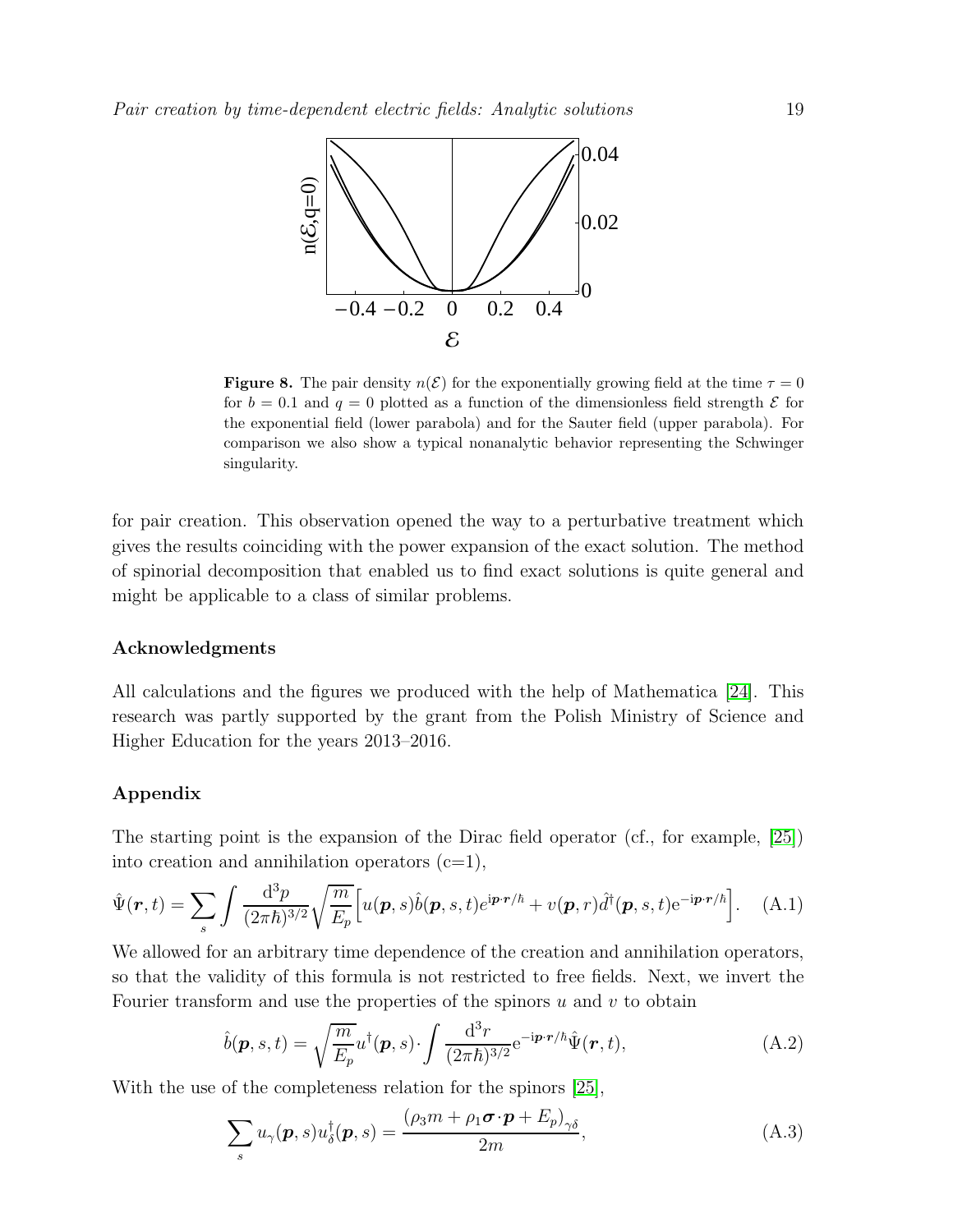expressed in the original Dirac notation, we obtain the following formula for the number of electrons with momentum  $p$ :

<span id="page-19-1"></span>
$$
\hat{N}(\boldsymbol{p},t) = \sum_{s} \hat{b}^{\dagger}(\boldsymbol{p},s,t) \hat{b}(\boldsymbol{p},s,t)
$$
\n
$$
= \int \frac{d^{3}r}{(2\pi\hbar)^{3}} \int d^{3}\eta e^{-i\boldsymbol{p}\cdot\boldsymbol{\eta}/\hbar} \hat{\Psi}^{\dagger}(\boldsymbol{r}-\boldsymbol{\eta}/2,t) \frac{\rho_{3}m+\rho_{1}\boldsymbol{\sigma}\cdot\boldsymbol{p}+E_{p}}{2E_{p}} \hat{\Psi}(\boldsymbol{r}+\boldsymbol{\eta}/2,t). \quad (A.4)
$$

Now, we replace the product of field operators by the commutator and anticommutator and use the canonical equal-time anticommutation relations

$$
\hat{\Psi}_{\beta}^{\dagger}(\boldsymbol{r}-\boldsymbol{\eta}/2)\hat{\Psi}_{\alpha}(\boldsymbol{r}+\boldsymbol{\eta}/2)=\frac{1}{2}\delta(\boldsymbol{\eta})\delta_{\alpha\beta}-\frac{1}{2}\left[\hat{\Psi}_{\alpha}(\boldsymbol{r}+\boldsymbol{\eta}/2),\hat{\Psi}_{\beta}^{\dagger}(\boldsymbol{r}-\boldsymbol{\eta}/2)\right].
$$
\n(A.5)

We have not assumed that the field operators obey the free Dirac equation since we allowed in Eq. [\(A.1\)](#page-18-1) for an arbitrary dependence of the creation and annihilation operators on t. However, in the presence of an external field we must introduce modifications required by gauge invariance. Following the procedure that led to the formula  $(3)$  we replace the shift operators in Eq.  $(A.4)$  by their gauge invariant counterparts [\(4\)](#page-3-3) and extract the phase factor  $e^{-i\varphi}$ . The gauge invariant number operator  $\hat{N}_g$  obtained in this way is

<span id="page-19-2"></span>
$$
\hat{N}_g(\mathbf{p},t) = \sum_s \hat{b}^\dagger(\mathbf{p},s,t)\hat{b}(\mathbf{p},s,t) \n= \int \frac{\mathrm{d}^3 r}{(2\pi\hbar)^3} \int \mathrm{d}^3 \eta \mathrm{e}^{-\mathrm{i}(\mathbf{p}\cdot\mathbf{\eta}/\hbar+\varphi)} \hat{\Psi}^\dagger(\mathbf{r}-\mathbf{\eta}/2,t) \frac{\rho_3 m + \rho_1 \sigma \cdot \mathbf{p} + E_p}{2E_p} \hat{\Psi}(\mathbf{r}+\mathbf{\eta}/2,t).
$$
\n(A.6)

The expectation value of  $\hat{N}_g(p,t)$  can then be expressed in terms of the DHW function. The quantity of interest is the pair density in phase space  $n(r, p, t)$  which in the present case is equal to the density of electrons. Therefore, in the formula [\(A.6\)](#page-19-2) we may drop the integration over  $r$  and the normalization of the phase-space volume element  $(2\pi\hbar)^3$ to obtain the density of pairs per unit phase-space volume in the form

$$
n(\boldsymbol{r}, \boldsymbol{p}, t) = 1 + \frac{\text{Tr}\left\{(\rho_3 m + \rho_1 \boldsymbol{\sigma} \cdot \boldsymbol{p} + E_p) \boldsymbol{W}(\boldsymbol{r}, \boldsymbol{p}, t)\right\}}{2E_p}.
$$
 (A.7)

Due to the orthogonality of the Dirac matrices under the trace only the components  $f_3, g_1$ , and  $f_0$  may contribute and we obtain the final formula

<span id="page-19-0"></span>
$$
n(\boldsymbol{r}, \boldsymbol{p}, t) = 1 + \frac{mf_3(\boldsymbol{r}, \boldsymbol{p}, t) + \boldsymbol{p} \cdot \boldsymbol{g}_1(\boldsymbol{r}, \boldsymbol{p}, t) + E_p f_0(\boldsymbol{r}, \boldsymbol{p}, t)}{2E_p}.
$$
 (A.8)

The number of antiparticles calculated in the same manner is

$$
\bar{n}(\boldsymbol{r},\boldsymbol{p},t) = 1 + \frac{mf_3(\boldsymbol{r},\boldsymbol{p},t) + \boldsymbol{p} \cdot \boldsymbol{g}_1(\boldsymbol{r},\boldsymbol{p},t) - E_p f_0(\boldsymbol{r},\boldsymbol{p},t)}{2E_p}.
$$
\n(A.9)

The difference between the two expressions is the charge density

$$
n(\mathbf{r}, \mathbf{p}, t) - \bar{n}(\mathbf{r}, \mathbf{p}, t) = f_0(\mathbf{r}, \mathbf{p}, t), \tag{A.10}
$$

as was to be expected.